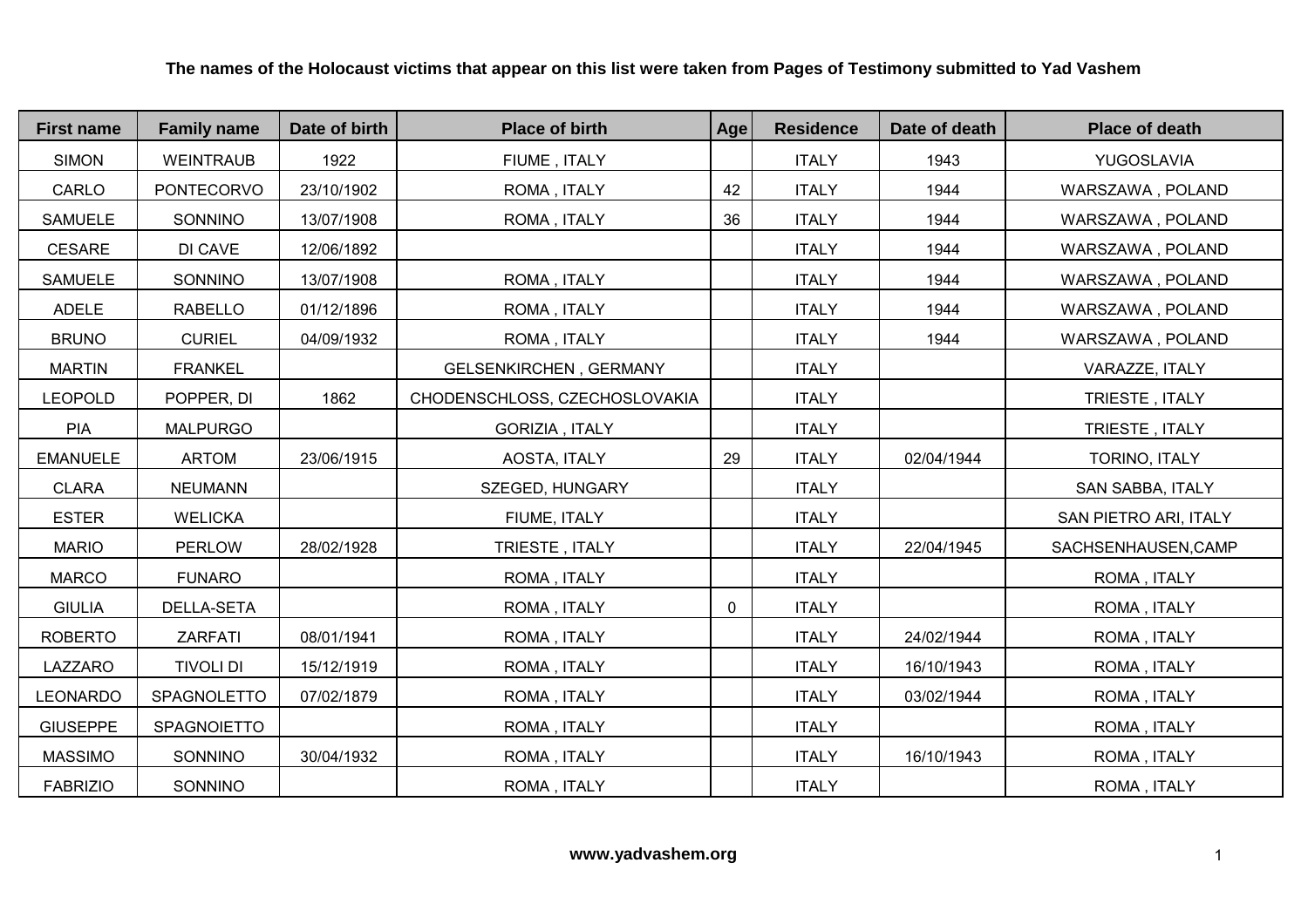| <b>First name</b> | <b>Family name</b> | Date of birth | <b>Place of birth</b> | Age | <b>Residence</b> | Date of death | <b>Place of death</b> |
|-------------------|--------------------|---------------|-----------------------|-----|------------------|---------------|-----------------------|
| AMEDEO            | SONNINO            |               | ROMA, ITALY           |     | <b>ITALY</b>     | 16/10/1943    | ROMA, ITALY           |
| <b>CESARE</b>     | <b>MORESCO</b>     | 06/08/1898    | ROMA, ITALY           |     | <b>ITALY</b>     | 16/10/1943    | ROMA, ITALY           |
| <b>MARCO</b>      | <b>MIELI</b>       | 30/04/1887    | ROMA, ITALY           |     | <b>ITALY</b>     | 16/10/1943    | ROMA, ITALY           |
| <b>ELVIRA</b>     | <b>LIVOLI</b>      | 03/02/1911    | ROMA, ITALY           |     | <b>ITALY</b>     | 16/10/1943    | ROMA, ITALY           |
| CARLO             | <b>FIORENTINO</b>  |               | ROMA, ITALY           |     | <b>ITALY</b>     |               | ROMA, ITALY           |
| <b>ABRAMO</b>     | <b>BISES</b>       | 10/03/1862    | ROMA, ITALY           |     | <b>ITALY</b>     | 16/10/1943    | ROMA, ITALY           |
| <b>ERMINIA</b>    | <b>ALMAGIA</b>     | 01/11/1862    | ANCONA, ITALY         | 91  | <b>ITALY</b>     | 16/10/1943    | ROMA, ITALY           |
| CARMELA           | <b>FORTI</b>       | 06/10/1870    | ANCONA, ITALY         |     | <b>ITALY</b>     | 16/10/1943    | ROMA, ITALY           |
| <b>DESIADA</b>    | <b>ISRAEL</b>      |               | RHODOS, ITALY         | 35  | <b>ITALY</b>     |               | RHODOS, ITALY         |
| <b>JACOB</b>      | LEVI               | 1870          | RHODOS, ITALY         | 72  | <b>ITALY</b>     | 1942          | RHODOS, ITALY         |
| <b>MIRELLA</b>    | <b>SEGRE</b>       |               | TORINO, ITALY         |     | <b>ITALY</b>     |               |                       |
| <b>MICHAEL</b>    | <b>TURIEL</b>      | 1890          | RHODOS, ITALY         |     | <b>ITALY</b>     |               | POLAND                |
| <b>EUGENIO</b>    | SACERDOTI          |               | VENEZIA, ITALY        |     | <b>ITALY</b>     |               |                       |
| YOM TOV           | <b>GALANTE</b>     |               | RHODOS, ITALY         |     | <b>ITALY</b>     |               | AUSCHWITZ, POLAND     |
| <b>ROSA</b>       | <b>APFEL</b>       |               | WIEN, AUSTRIA         |     | <b>ITALY</b>     | 05/12/1942    | MONTEFIASCONE, ITALY  |
| <b>AMELIA</b>     | <b>ORVIETO</b>     | 1874          | FIRENZE, ITALY        | 70  | <b>ITALY</b>     | 1944          | AUSCHWITZ, POLAND     |
| <b>SAUL</b>       | CAMPAGNANO         | 02/06/1910    | ALESSANDRIA, ITALY    |     | <b>ITALY</b>     |               | AUSCHWITZ, POLAND     |
| <b>SETTIMIO</b>   | <b>DI-CORI</b>     | 23/05/1920    | ROMA, ITALY           | 25  | <b>ITALY</b>     | 22/04/1945    | MAUTHAUSEN, AUSTRIA   |
| <b>YOSEF</b>      | <b>NOTRICA</b>     | 1911          | RHODOS, ITALY         | 33  | <b>ITALY</b>     | 1944          | MAUTHAUSEN, AUSTRIA   |
| <b>RACHEL</b>     | <b>ELKANA</b>      | 1920          | RHODOS, ITALY         | 24  | <b>ITALY</b>     | 1944          | MAUTHAUSEN, AUSTRIA   |
| <b>ELSA</b>       | <b>MATERSDORF</b>  | 1908          | FIUME, ITALY          |     | <b>ITALY</b>     |               | MAUTHAUSEN, AUSTRIA   |
| <b>EMMA</b>       | <b>MOSCATO</b>     |               | <b>MESSINA, ITALY</b> |     | <b>ITALY</b>     |               |                       |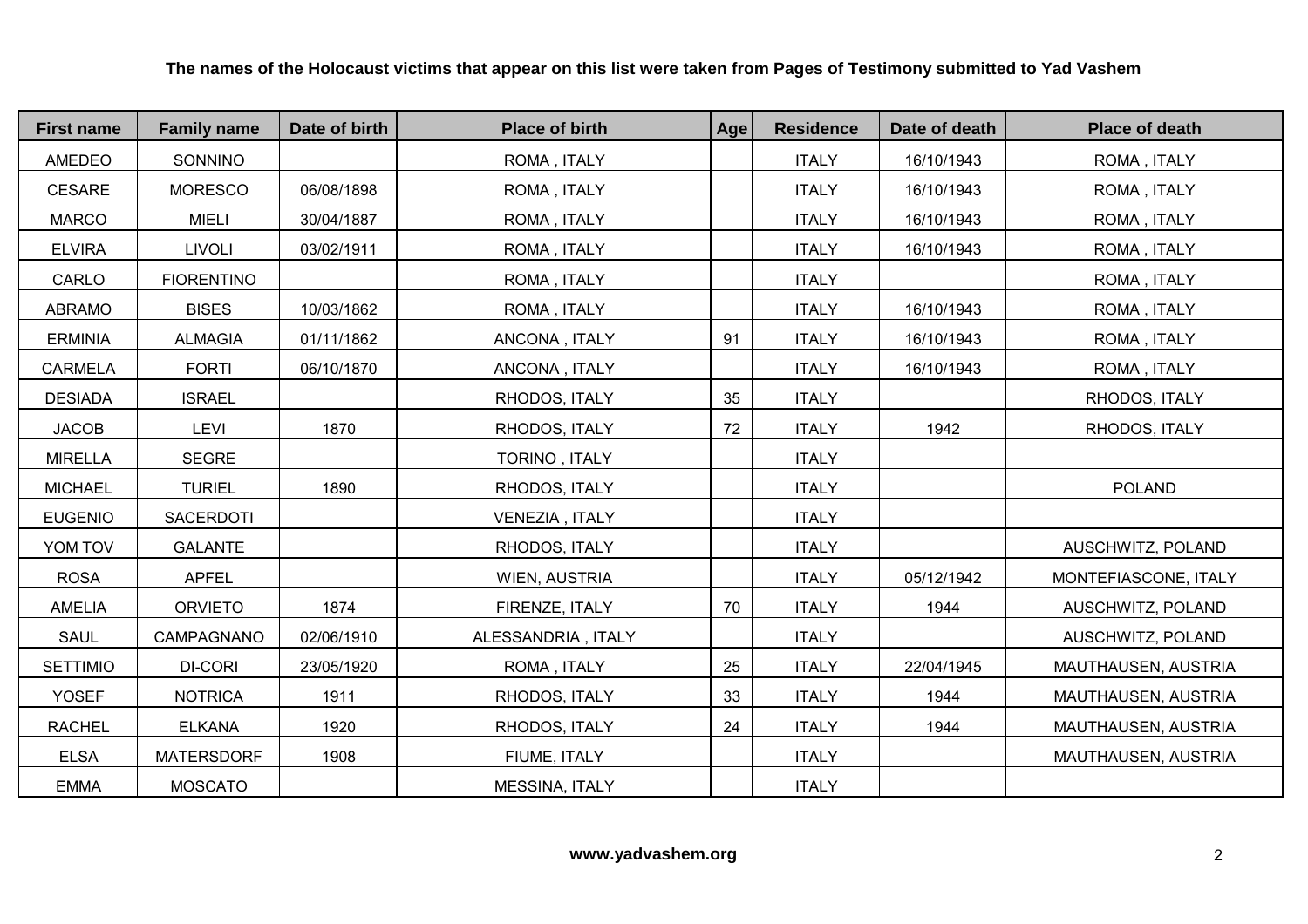| <b>First name</b> | <b>Family name</b>  | Date of birth | <b>Place of birth</b>     | Age | <b>Residence</b> | Date of death | <b>Place of death</b>       |
|-------------------|---------------------|---------------|---------------------------|-----|------------------|---------------|-----------------------------|
| <b>MATILDE</b>    | <b>RACAMIN</b>      |               |                           | 22  | <b>ITALY</b>     |               | LANDSBERG WARTHE, GERMANY   |
| <b>PACIFICO</b>   | <b>MIELI</b>        | 18/06/1911    | ROMA, ITALY               |     | <b>ITALY</b>     | 16/10/1943    | JAWISCHOWITZ, POLAND        |
| <b>FELIKS</b>     | <b>MATERSDORFER</b> |               | <b>ITALY</b>              |     | <b>ITALY</b>     |               | <b>ITALY</b>                |
| <b>GIACOMO</b>    | <b>MODIANO</b>      | 28/11/1908    | <b>BRUXELLES, BELGIUM</b> | 35  | <b>ITALY</b>     | 16/09/1943    | <b>ITALY</b>                |
| <b>LEA</b>        | <b>GENASZANI</b>    |               |                           |     | <b>ITALY</b>     |               | <b>ITALY</b>                |
| <b>GUGLIELMO</b>  | <b>LEVI</b>         |               | MILANO, ITALY             | 33  | <b>ITALY</b>     |               | <b>GROSS ROSEN, GERMANY</b> |
| <b>LEONE</b>      | <b>CAMERINO</b>     |               | PITIGLIANO, ITALY         |     | <b>ITALY</b>     |               | <b>GERMANY</b>              |
| <b>ARMANDO</b>    | <b>GATTEGNO</b>     | 1938          | TRIPOLI, LIBYA            | 6   | <b>ITALY</b>     | 1943          | <b>GERMANY</b>              |
| <b>SARA</b>       | DE DRUTTER          | 15/06/1884    | SARAJEVO, YUGOSLAVIA      |     | <b>ITALY</b>     |               | <b>GERMANY</b>              |
| <b>ADOLF</b>      | <b>LUFT</b>         | 1885          | PSEMISEL, POLAND          |     | <b>ITALY</b>     | 1942          | <b>GERMANY</b>              |
| <b>ANGIOLO</b>    | <b>VOLTERRA</b>     | 05/02/1886    | FIRENZE, ITALY            |     | <b>ITALY</b>     | 1944          | <b>GERMANY</b>              |
| <b>ENRICO</b>     | <b>REVERE</b>       | 22/04/1904    | TORINO, ITALY             |     | <b>ITALY</b>     | 28/10/1944    | FLOSSENBUERG, GERMANY       |
| <b>MARIO</b>      | <b>ANTICOLI</b>     | 17/02/1917    | ROMA, ITALY               | 27  | <b>ITALY</b>     | 18/02/1945    | FLOSSENBUERG, GERMANY       |
| <b>SAMUELE</b>    | <b>ASTROLOGO</b>    | 16/12/1924    | ROMA, ITALY               | 21  | <b>ITALY</b>     | 1945          | FLOSSENBUERG, GERMANY       |
| <b>PAOLA</b>      | <b>JOFFE</b>        | 1926          |                           |     | <b>ITALY</b>     |               | FIUME, ITALY                |
| <b>MARISKA</b>    | <b>REICH</b>        |               |                           |     | <b>ITALY</b>     |               | FIUME, ITALY                |
| <b>GUGLIELMO</b>  | SONNINO             | 23/05/1924    | ROMA, ITALY               | 20  | <b>ITALY</b>     | 10/11/1944    | EISENACH, GERMANY           |
| <b>PRIMO</b>      | <b>ZARFATI</b>      | 01/05/1922    | ROMA, ITALY               |     | <b>ITALY</b>     | 22/03/1945    | DORNHAN, GERMANY            |
| <b>ALBERTO</b>    | <b>COEN</b>         | 25/03/1918    | ROMA, ITALY               |     | <b>ITALY</b>     | 1945          |                             |
| <b>LEONARDO</b>   | SPAGNOLETTO         | 21/03/1924    | ROMA, ITALY               | 21  | <b>ITALY</b>     | 09/04/1945    | DACHAU, GERMANY             |
| <b>TIBURZIO</b>   | <b>SOMOGY</b>       | 16/06/1910    | FIUME, ITALY              |     | <b>ITALY</b>     | 04/02/1945    | DACHAU, GERMANY             |
| YAKOB             | <b>HAS</b>          | 1905          | <b>AUSTRIA</b>            |     | <b>ITALY</b>     | 1941          | DACHAU, GERMANY             |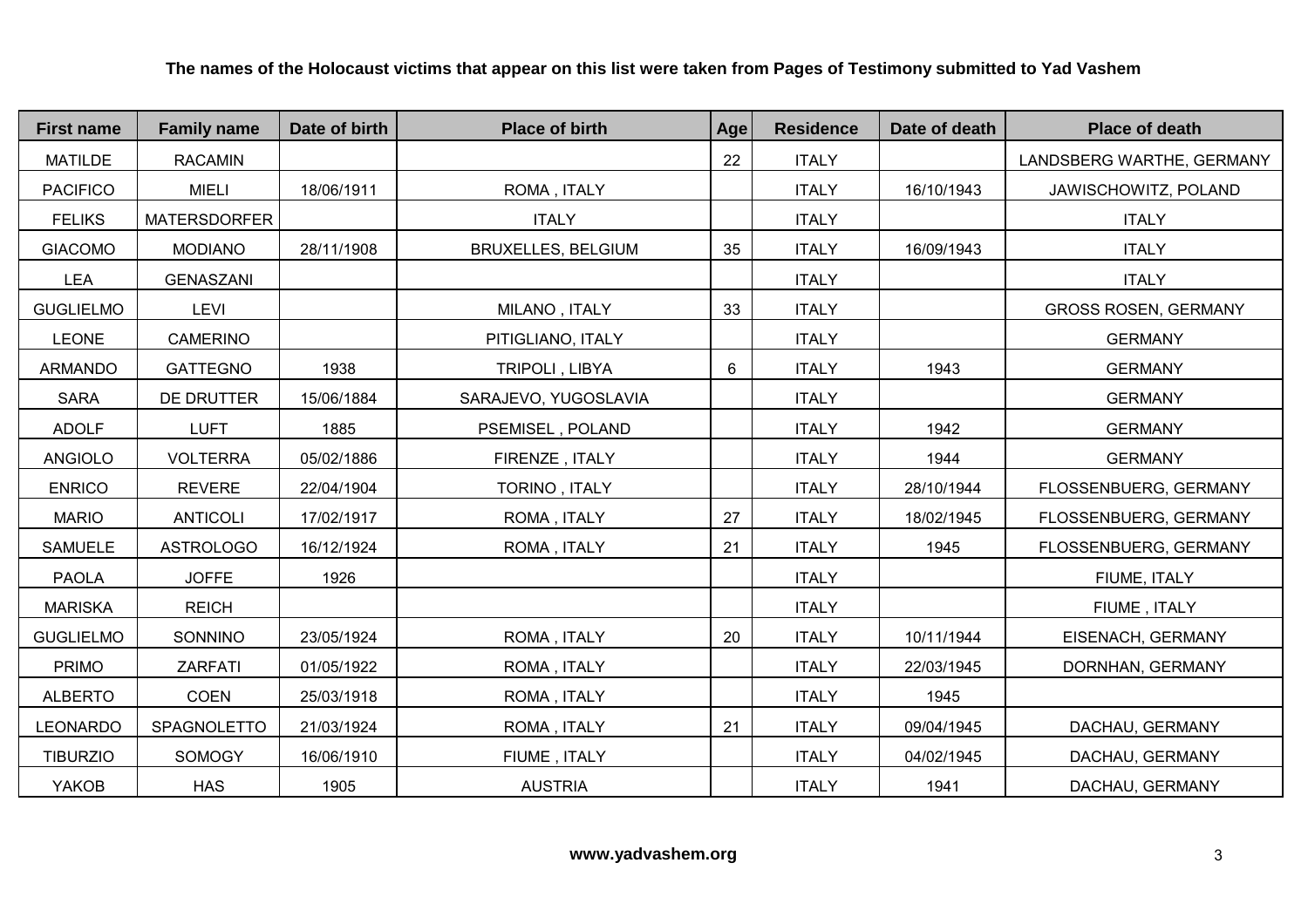| <b>First name</b> | <b>Family name</b> | Date of birth | <b>Place of birth</b>           | Age | <b>Residence</b> | Date of death | <b>Place of death</b>           |
|-------------------|--------------------|---------------|---------------------------------|-----|------------------|---------------|---------------------------------|
| <b>BELA</b>       | <b>SCHOENFELD</b>  |               | <b>BUDAPEST, HUNGARY</b>        | 0   | <b>ITALY</b>     |               | DACHAU, GERMANY                 |
| <b>GIULIA</b>     | <b>SEGRE</b>       | 08/1886       | <b>CASALE MONFERRATO, ITALY</b> |     | <b>ITALY</b>     | 1943          | <b>CASALE MONFERRATO, ITALY</b> |
| <b>VICTORYA</b>   | <b>BINON</b>       |               | RHODOS, ITALY                   | 38  | <b>ITALY</b>     |               |                                 |
| SALVO             | <b>GAVIZON</b>     |               | TRIESTE, ITALY                  |     | <b>ITALY</b>     | 1945          | AUSCHWITZ, POLAND               |
| <b>TAMAR</b>      | SOURMANY           | 1885          | RHODOS, ITALY                   |     | <b>ITALY</b>     | 1941          |                                 |
| <b>MARCO</b>      | <b>VEROLI DI</b>   |               | ROMA, ITALY                     | 46  | <b>ITALY</b>     |               | BUCHENWALD, GERMANY             |
| <b>MARCO</b>      | <b>TERRACINA</b>   | 05/10/1910    | ROMA, ITALY                     |     | <b>ITALY</b>     | 1945          | <b>BUCHENWALD, GERMANY</b>      |
| <b>CELESTE</b>    | <b>VIVANTI</b>     |               | ROMA, ITALY                     |     | <b>ITALY</b>     |               | AUSCHWITZ, POLAND               |
| <b>ALDO</b>       | <b>FUBINI</b>      |               | TORINO, ITALY                   |     | <b>ITALY</b>     |               | AUSCHWITZ, POLAND               |
| PELLEGRINO        | <b>VIVANTI</b>     | 27/05/1878    | ROMA, ITALY                     |     | <b>ITALY</b>     | 24/10/1943    | AUSCHWITZ, POLAND               |
| <b>SAMUELE</b>    | VALABREGA          |               | ROMA, ITALY                     |     | <b>ITALY</b>     |               | AUSCHWITZ, POLAND               |
| <b>MARCO</b>      | <b>SERMONETA</b>   | 02/12/1911    | ROMA, ITALY                     |     | <b>ITALY</b>     | 01/07/1944    | AUSCHWITZ, POLAND               |
| <b>ADELAIDE</b>   | PORTO DI           |               | ROMA, ITALY                     |     | <b>ITALY</b>     |               | AUSCHWITZ, POLAND               |
| <b>ENNIO</b>      | <b>CUZZERI</b>     | 30/04/1932    | ROMA, ITALY                     |     | <b>ITALY</b>     | 24/10/1943    | AUSCHWITZ, POLAND               |
| <b>IDA</b>        | <b>PESARO</b>      | 30/10/1913    | CASTEL SAN GIOVANNI, ITALY      |     | <b>ITALY</b>     | 24/10/1944    | AUSCHWITZ, POLAND               |
| <b>ANGELA</b>     | <b>KOS</b>         |               | ALBANO, ITALY                   |     | <b>ITALY</b>     |               | AUSCHWITZ, POLAND               |
| <b>RINA</b>       | ZARFATI            | 23/11/1918    | ROMA, ITALY                     |     | <b>ITALY</b>     | 15/01/1945    | AUSCHWITZ, POLAND               |
| <b>LEONE</b>      | <b>VIVANTI</b>     | 15/03/1937    | ROMA, ITALY                     |     | <b>ITALY</b>     | 23/10/1943    | AUSCHWITZ, POLAND               |
| <b>EUGENIO</b>    | <b>VIVANTI</b>     | 23/09/1930    | ROMA, ITALY                     |     | <b>ITALY</b>     | 23/10/1943    | AUSCHWITZ, POLAND               |
| <b>GEMMA</b>      | <b>TIVOLI DI</b>   | 09/08/1898    | ROMA, ITALY                     |     | <b>ITALY</b>     | 21/03/1944    | AUSCHWITZ, POLAND               |
| <b>SETTIMIO</b>   | SPAGNOLETTO        | 19/04/1895    | ROMA, ITALY                     |     | <b>ITALY</b>     | 23/05/1944    | AUSCHWITZ, POLAND               |
| COSTANZA          | <b>SERMONETA</b>   | 29/08/1900    | ROMA, ITALY                     |     | <b>ITALY</b>     | 23/10/1943    | AUSCHWITZ, POLAND               |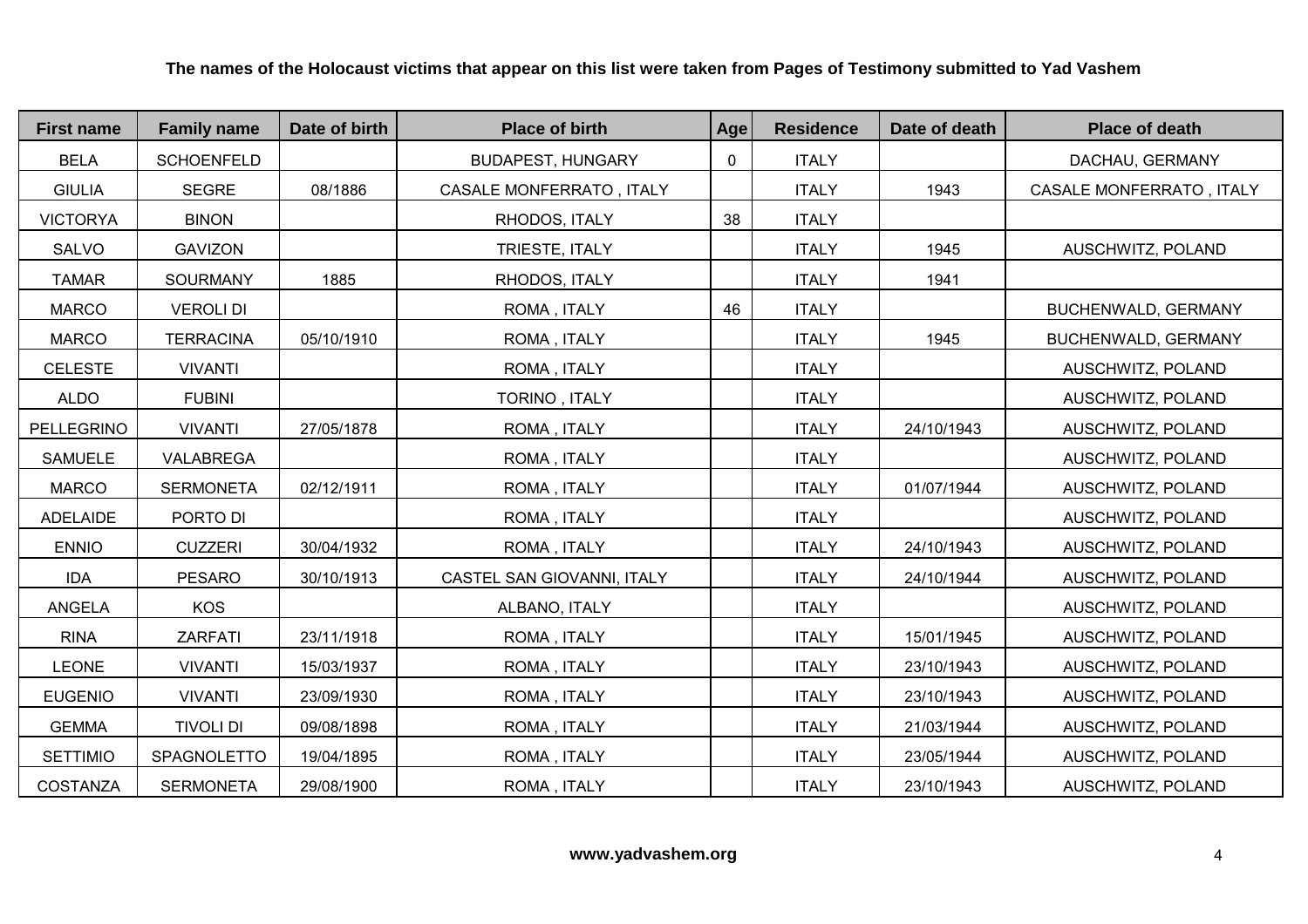| <b>First name</b> | <b>Family name</b> | Date of birth | <b>Place of birth</b> | Age            | <b>Residence</b> | Date of death | <b>Place of death</b>  |
|-------------------|--------------------|---------------|-----------------------|----------------|------------------|---------------|------------------------|
| CARLO             | <b>SABATELLO</b>   | 07/07/1932    | ROMA, ITALY           |                | <b>ITALY</b>     | 1944          | AUSCHWITZ, POLAND      |
| <b>ELDA</b>       | <b>PIATTELLI</b>   | 18/03/1901    | ROMA, ITALY           |                | <b>ITALY</b>     |               | AUSCHWITZ, POLAND      |
| ANGELO            | <b>LIMENTANI</b>   | 1920          | ROMA, ITALY           |                | <b>ITALY</b>     |               | AUSCHWITZ, POLAND      |
| <b>EMILIA</b>     | <b>GAVIGLIA</b>    | 10/11/1892    | ROMA, ITALY           |                | <b>ITALY</b>     | 24/10/1943    | AUSCHWITZ, POLAND      |
| <b>LEONE</b>      | <b>EFRATI</b>      | 06/02/1881    | ROMA, ITALY           |                | <b>ITALY</b>     | 21/04/1944    | AUSCHWITZ, POLAND      |
| <b>ENRICA</b>     | <b>EFRATI</b>      | 01/05/1923    | ROMA, ITALY           |                | <b>ITALY</b>     | 24/10/1943    | AUSCHWITZ, POLAND      |
| <b>RAIMONDO</b>   | CALO               | 22/01/1939    | ROMA, ITALY           |                | <b>ITALY</b>     | 23/10/1943    | AUSCHWITZ, POLAND      |
| ABRAHAM           | <b>OZMO</b>        |               | TRIESTE, ITALY        |                | <b>ITALY</b>     | 1944          | AUSCHWITZ, POLAND      |
| <b>FIORELA</b>    | <b>ANTICOLI</b>    | 03/12/1934    | ROMA, ITALY           | 9              | <b>ITALY</b>     | 24/10/1943    | AUSCHWITZ, POLAND      |
| <b>ANNA</b>       | <b>ANTICOLI</b>    | 02/07/1939    | ROMA, ITALY           | 4              | <b>ITALY</b>     | 24/10/1943    | AUSCHWITZ, POLAND      |
| <b>ZAIRA</b>      | <b>ZARFATI</b>     |               | ROMA, ITALY           |                | <b>ITALY</b>     |               | AUSCHWITZ, POLAND      |
| <b>MOSE</b>       | CALO               | 25/01/1909    | ROMA, ITALY           |                | <b>ITALY</b>     | 01/07/1944    | AUSCHWITZ, POLAND      |
| <b>CLAUDIO</b>    | SACERDOTE          | 25/03/1890    | MONCALVO, ITALY       | 53             | <b>ITALY</b>     | 1943          | AUSCHWITZ, POLAND      |
| <b>LILIANA</b>    | <b>URBACH</b>      | 19/10/1942    | <b>ITALY</b>          | $\overline{2}$ | <b>ITALY</b>     |               | AUSCHWITZ, POLAND      |
| <b>LEONE</b>      | <b>TIVOLI DI</b>   | 08/08/1925    | ROMA, ITALY           |                | <b>ITALY</b>     | 1945          | BERGEN BELSEN, GERMANY |
| <b>AUGUSTA</b>    | <b>ANSCHERLIK</b>  |               | MILANO, ITALY         |                | <b>ITALY</b>     |               | BERGEN BELSEN, GERMANY |
| <b>SAMUELE</b>    | LEVI               |               | VOLOS, GREECE         | 37             | <b>ITALY</b>     |               | AUSCHWITZ, POLAND      |
| <b>BULISSA</b>    | <b>HAIM</b>        |               | <b>TURKEY</b>         |                | <b>ITALY</b>     |               | AUSCHWITZ, POLAND      |
| <b>MARGHERITA</b> | <b>GOLDFRUCHT</b>  |               | TRIESTE, ITALY        |                | <b>ITALY</b>     |               | AUSCHWITZ, POLAND      |
| <b>EUGENIO</b>    | <b>COLOMBO</b>     |               | TRENTO, ITALY         |                | <b>ITALY</b>     |               | AUSCHWITZ, POLAND      |
| <b>PACIFICO</b>   | CALO               |               | ROMA, ITALY           | 59             | <b>ITALY</b>     |               | AUSCHWITZ, POLAND      |
| <b>EMMA</b>       | <b>MISANO</b>      |               | ROMA, ITALY           | 17             | <b>ITALY</b>     |               | AUSCHWITZ, POLAND      |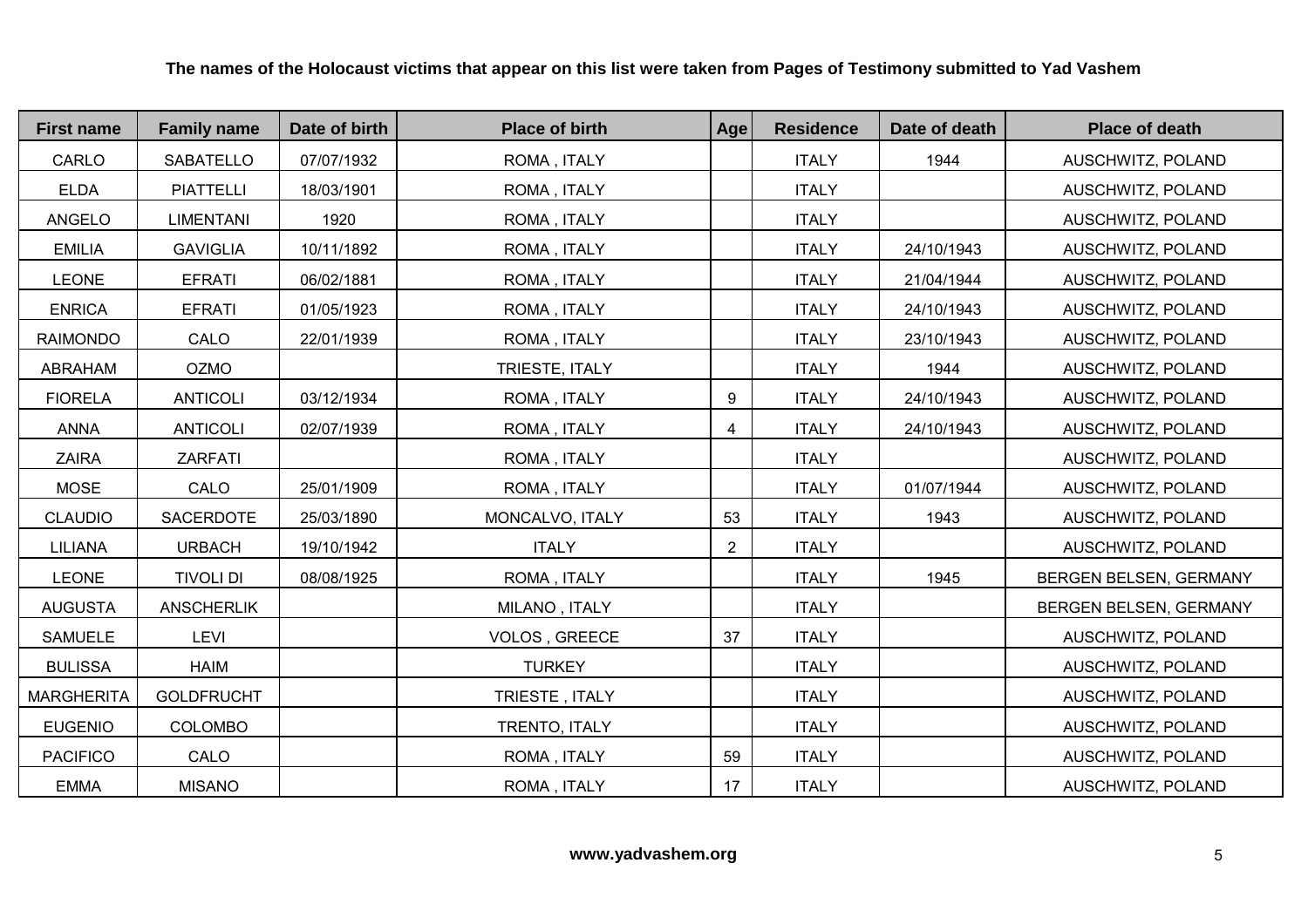| <b>First name</b> | <b>Family name</b> | Date of birth | <b>Place of birth</b> | Age            | <b>Residence</b> | Date of death | <b>Place of death</b> |
|-------------------|--------------------|---------------|-----------------------|----------------|------------------|---------------|-----------------------|
| <b>ALVARO</b>     | COEN               | 10/08/1937    | ROMA, ITALY           | $\overline{7}$ | <b>ITALY</b>     | 24/05/1944    | AUSCHWITZ, POLAND     |
| <b>ELISOBETTA</b> | <b>DI VEROLI</b>   |               | ROMA, ITALY           |                | <b>ITALY</b>     |               | AUSCHWITZ, POLAND     |
| <b>BULISA</b>     | <b>SULAM</b>       |               | RHODOS, ITALY         |                | <b>ITALY</b>     |               | AUSCHWITZ, POLAND     |
| <b>ISIDOR</b>     | <b>TURIEL</b>      |               | RHODOS, ITALY         |                | <b>ITALY</b>     |               | AUSCHWITZ, POLAND     |
| <b>MARIE</b>      | <b>MENASCHE</b>    |               | RHODOS, ITALY         |                | <b>ITALY</b>     |               | AUSCHWITZ, POLAND     |
| <b>MOSHE</b>      | LEVI               |               | RHODOS, ITALY         |                | <b>ITALY</b>     |               | AUSCHWITZ, POLAND     |
| <b>ROZULA</b>     | <b>HASSON</b>      |               | RHODOS, ITALY         |                | <b>ITALY</b>     |               | AUSCHWITZ, POLAND     |
| <b>ARON</b>       | <b>GALANTE</b>     |               | RHODOS, ITALY         |                | <b>ITALY</b>     |               | AUSCHWITZ, POLAND     |
| <b>NISIM</b>      | CAPELLUTO          |               | RHODOS, ITALY         |                | <b>ITALY</b>     |               | AUSCHWITZ, POLAND     |
| <b>ALBERTO</b>    | <b>BENBENISTE</b>  |               | RHODOS, ITALY         |                | <b>ITALY</b>     |               | AUSCHWITZ, POLAND     |
| <b>DAVID</b>      | <b>SORIANO</b>     |               | RHODOS, ITALY         |                | <b>ITALY</b>     |               | AUSCHWITZ, POLAND     |
| <b>ESTER</b>      | <b>RUSSO</b>       |               | RHODOS, ITALY         |                | <b>ITALY</b>     |               | AUSCHWITZ, POLAND     |
| <b>RACHEL</b>     | <b>PILOSOF</b>     |               | RHODOS, ITALY         |                | <b>ITALY</b>     |               | AUSCHWITZ, POLAND     |
| <b>RAPHAEL</b>    | <b>NOTRICA</b>     |               | RHODOS, ITALY         |                | <b>ITALY</b>     |               | AUSCHWITZ, POLAND     |
| <b>VIOLETTE</b>   | <b>MALILE</b>      |               | RHODOS, ITALY         |                | <b>ITALY</b>     |               | AUSCHWITZ, POLAND     |
| <b>LISAN</b>      | <b>LEVI</b>        |               | RHODOS, ITALY         |                | <b>ITALY</b>     |               | AUSCHWITZ, POLAND     |
| <b>KADEN</b>      | <b>HASSAN</b>      |               | RHODOS, ITALY         |                | <b>ITALY</b>     |               | AUSCHWITZ, POLAND     |
| <b>ELIA</b>       | <b>COHEN</b>       |               | RHODOS, ITALY         |                | <b>ITALY</b>     |               | AUSCHWITZ, POLAND     |
| <b>ROSA</b>       | <b>ALHADEFF</b>    |               | RHODOS, ITALY         |                | <b>ITALY</b>     |               | AUSCHWITZ, POLAND     |
| <b>DAVID</b>      | <b>NOTRICA</b>     |               | RHODOS, ITALY         | 48             | <b>ITALY</b>     |               | AUSCHWITZ, POLAND     |
| SOL               | <b>TARICA</b>      |               | RHODOS, ITALY         |                | <b>ITALY</b>     |               | AUSCHWITZ, POLAND     |
| <b>ESTHER</b>     | <b>TARICA</b>      |               | RHODOS, ITALY         |                | <b>ITALY</b>     |               | AUSCHWITZ, POLAND     |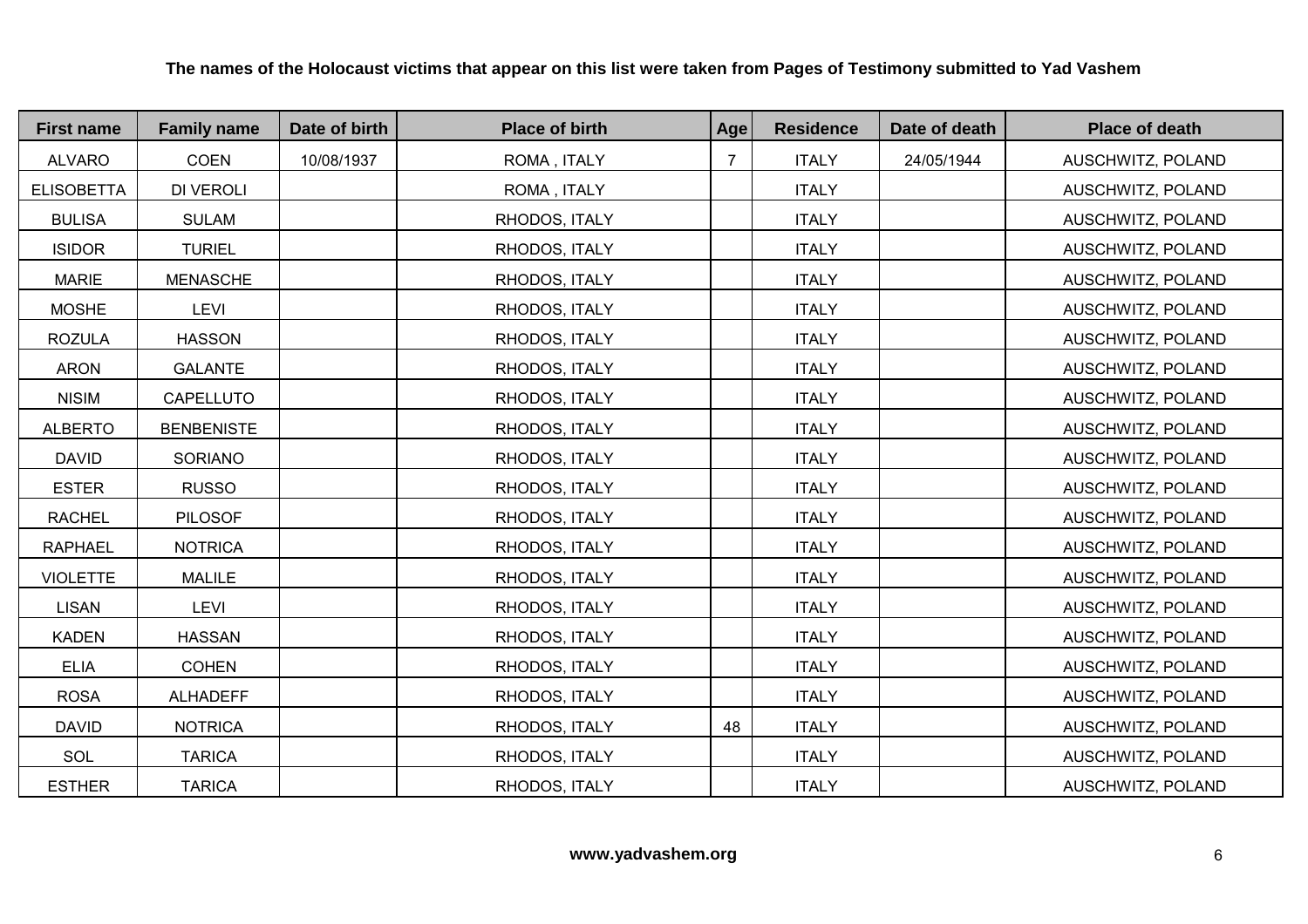| <b>First name</b> | <b>Family name</b> | Date of birth | <b>Place of birth</b>    | Age | <b>Residence</b> | Date of death | <b>Place of death</b> |
|-------------------|--------------------|---------------|--------------------------|-----|------------------|---------------|-----------------------|
| <b>FORTUNATA</b>  | <b>LEVI</b>        |               | RHODOS, ITALY            |     | <b>ITALY</b>     |               | AUSCHWITZ, POLAND     |
| <b>YUDA</b>       | <b>CAPUIA</b>      | 12/1892       | RHODOS, ITALY            |     | <b>ITALY</b>     | 1944          | AUSCHWITZ, POLAND     |
| <b>GIUSEPPE</b>   | <b>ALHADEFF</b>    |               | RHODOS, ITALY            |     | <b>ITALY</b>     |               | AUSCHWITZ, POLAND     |
| <b>VITTORIO</b>   | <b>FOA</b>         |               | PADOVA, ITALY            |     | <b>ITALY</b>     |               | AUSCHWITZ, POLAND     |
| <b>PAULO</b>      | SONNINO            | 1917          | NAPOLI, ITALY            |     | <b>ITALY</b>     | 1944          | AUSCHWITZ, POLAND     |
| <b>GIOVANNA</b>   | <b>COSTANTINI</b>  | 1935          | MILANO, ITALY            |     | <b>ITALY</b>     |               | AUSCHWITZ, POLAND     |
| <b>TERESA</b>     | ZIMMERMANN         | 1866          |                          |     | <b>ITALY</b>     |               | AUSCHWITZ, POLAND     |
| <b>ANNA</b>       | <b>LEONI</b>       |               | LONDON, UNITED KINGDOM   |     | <b>ITALY</b>     |               | AUSCHWITZ, POLAND     |
| <b>MATILDA</b>    | <b>GABAI</b>       | 05/09/1899    | IZMIR, TURKEY            | 56  | <b>ITALY</b>     | 31/01/1945    | AUSCHWITZ, POLAND     |
| <b>LEONE</b>      | <b>CITTONE</b>     | 1909          | <b>ISTANBUL, TURKEY</b>  | 35  | <b>ITALY</b>     |               | AUSCHWITZ, POLAND     |
| <b>GIUSEPPE</b>   | <b>PINCHERLE</b>   | 21/10/1879    | GORIZIA, ITALY           | 64  | <b>ITALY</b>     | 02/02/1944    | AUSCHWITZ, POLAND     |
| <b>GIULIANA</b>   | <b>FERNANDO</b>    |               | <b>GENOVA, ITALY</b>     |     | <b>ITALY</b>     |               | AUSCHWITZ, POLAND     |
| <b>EMANUELE</b>   | CAVAGLIONE         |               | <b>GENOVA, ITALY</b>     |     | <b>ITALY</b>     |               | AUSCHWITZ, POLAND     |
| <b>MARIA</b>      | <b>NEUMANN</b>     | 12/04/1939    | FIUME, ITALY             |     | <b>ITALY</b>     |               | AUSCHWITZ, POLAND     |
| <b>ANNA</b>       | <b>BEMPORAD</b>    | 1917          | FIRENZE, ITALY           | 25  | <b>ITALY</b>     | 1944          | AUSCHWITZ, POLAND     |
| <b>AMELIA</b>     | <b>ORVIETO</b>     | 29/11/1874    | FIRENZE, ITALY           | 69  | <b>ITALY</b>     | 26/02/1944    | AUSCHWITZ, POLAND     |
| <b>ARRIGO</b>     | <b>TEDESCHI</b>    | 15/09/1887    | FERRARA, ITALY           |     | <b>ITALY</b>     | 1943          | AUSCHWITZ, POLAND     |
| <b>GIULIO</b>     | <b>ROCCA</b>       | 1913          | FERRARA, ITALY           |     | <b>ITALY</b>     |               | AUSCHWITZ, POLAND     |
| <b>GIUSEPPE</b>   | <b>MUGGIA</b>      |               | <b>BUSSETO, ITALY</b>    |     | <b>ITALY</b>     |               | AUSCHWITZ, POLAND     |
| <b>MARIO</b>      | <b>POLGAR</b>      | 24/06/1935    | <b>BUDAPEST, HUNGARY</b> |     | <b>ITALY</b>     |               | AUSCHWITZ, POLAND     |
| <b>JAKOB</b>      | <b>LINDEN</b>      |               | BUCKAZOWSKA, POLAND      |     | <b>ITALY</b>     |               | AUSCHWITZ, POLAND     |
| ADA               | <b>CIVIDALI</b>    |               | BOLOGNA, ITALY           |     | <b>ITALY</b>     |               | AUSCHWITZ, POLAND     |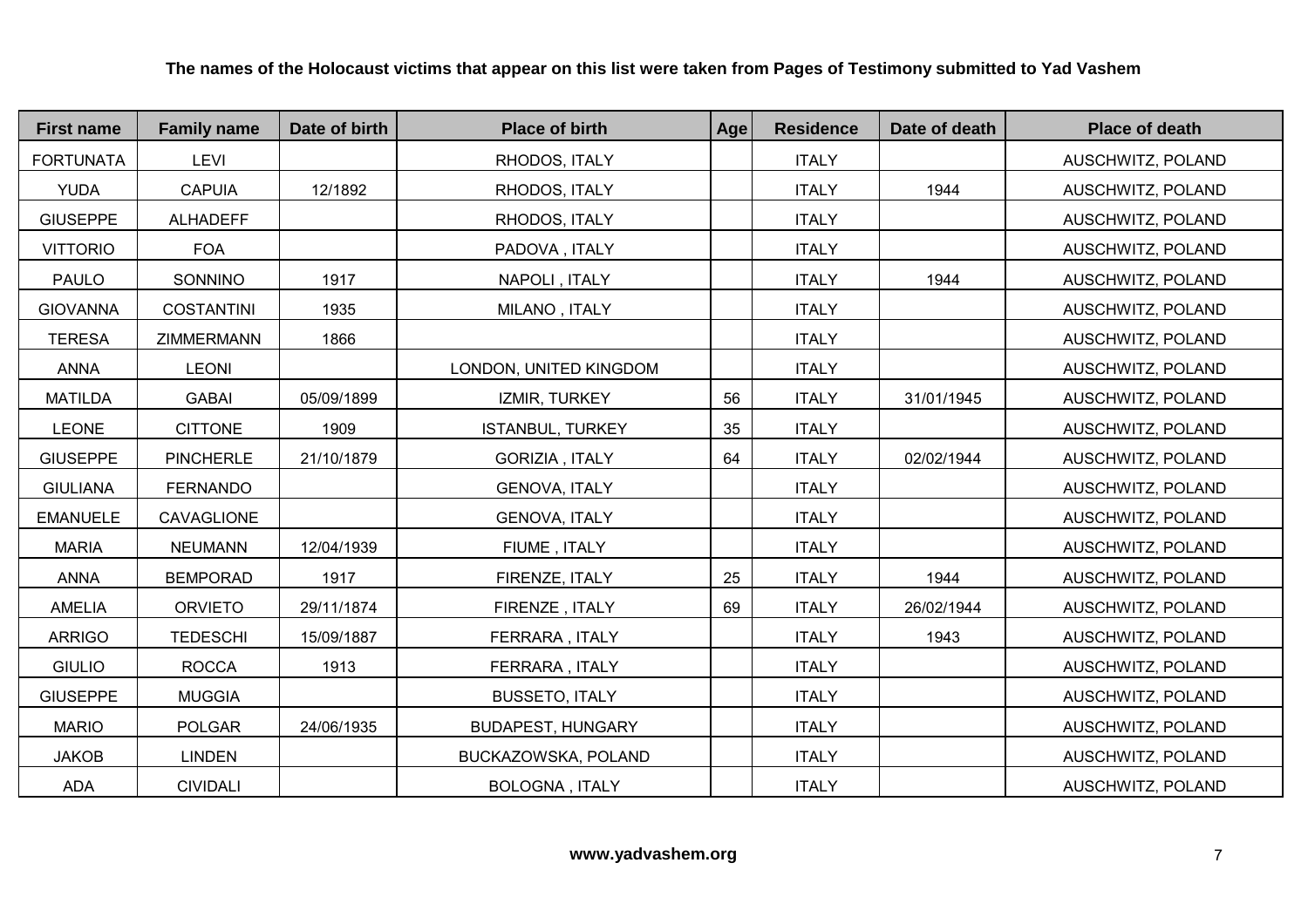| <b>First name</b> | <b>Family name</b> | Date of birth | <b>Place of birth</b>     | Age | <b>Residence</b> | Date of death | <b>Place of death</b> |
|-------------------|--------------------|---------------|---------------------------|-----|------------------|---------------|-----------------------|
| <b>ROSA</b>       | <b>GALANTE</b>     |               | <b>BODRUM, TURKEY</b>     |     | <b>ITALY</b>     |               | AUSCHWITZ, POLAND     |
| <b>EMILIA</b>     | <b>PACHT</b>       | 12/02/1879    | BEREHOVO, CZECHOSLOVAKIA  |     | <b>ITALY</b>     | 06/02/1944    | AUSCHWITZ, POLAND     |
| <b>VIKTORIA</b>   | <b>MORGENSTERN</b> |               | <b>BADEN, AUSTRIA</b>     |     | <b>ITALY</b>     |               | AUSCHWITZ, POLAND     |
| <b>FRANCO</b>     | <b>COEN</b>        | 29/06/1902    | ANCONA, ITALY             | 42  | <b>ITALY</b>     | 15/08/1944    | AUSCHWITZ, POLAND     |
| CADEN             | <b>ALHADEFF</b>    |               | ADALIA, TURKEY            |     | <b>ITALY</b>     |               | AUSCHWITZ, POLAND     |
| <b>GRAZIELLA</b>  | <b>MORAIS</b>      |               |                           |     | <b>ITALY</b>     |               | AUSCHWITZ, POLAND     |
| <b>TITO</b>       | <b>FINZI</b>       |               |                           |     | <b>ITALY</b>     |               | AUSCHWITZ, POLAND     |
| <b>REGINA</b>     | <b>ABOAF</b>       | 15/07/1888    | VENEZIA, ITALY            | 56  | <b>ITALY</b>     | 1944          | AUSCHWITZ, POLAND     |
| <b>ALDO</b>       | SALOM              | 11/03/1906    | <b>VENEZIA, ITALY</b>     | 38  | <b>ITALY</b>     |               | AUSCHWITZ, POLAND     |
| <b>REGINA</b>     | <b>POLACCO</b>     | 27/05/1910    | VENEZIA, ITALY            | 34  | <b>ITALY</b>     | 1944          | AUSCHWITZ, POLAND     |
| <b>GIORGIA</b>    | <b>DINA</b>        | 25/05/1933    | VENEZIA, ITALY            | 11  | <b>ITALY</b>     | 26/02/1944    | AUSCHWITZ, POLAND     |
| <b>ACHILLE</b>    | <b>NAVARRO</b>     | 17/07/1921    | VENEZIA, ITALY            |     | <b>ITALY</b>     | 26/06/1944    | AUSCHWITZ, POLAND     |
| <b>LINA</b>       | <b>NACAMULLI</b>   | 06/03/1910    | VENEZIA, ITALY            |     | <b>ITALY</b>     |               | AUSCHWITZ, POLAND     |
| ZOLTAN            | <b>LAKATOS</b>     | 19/02/1883    | VASAR, HUNGARY            |     | <b>ITALY</b>     | 11/12/1943    | AUSCHWITZ, POLAND     |
| <b>BELA</b>       | <b>SCHOENFELD</b>  | 31/10/1902    | <b>UJPEST, HUNGARY</b>    |     | <b>ITALY</b>     | 44-ספטמבר     | AUSCHWITZ, POLAND     |
| <b>RIVCA</b>      | <b>HASSON</b>      | 1890          | <b>TURKEY</b>             | 54  | <b>ITALY</b>     | 16/08/1944    | AUSCHWITZ, POLAND     |
| <b>CLARA</b>      | <b>HASSON</b>      | 1898          | <b>TURKEY</b>             | 46  | <b>ITALY</b>     | 16/08/1944    | AUSCHWITZ, POLAND     |
| <b>RIVCA</b>      | <b>HASSON</b>      | 1900          | <b>TURKEY</b>             | 44  | <b>ITALY</b>     | 16/08/1944    | AUSCHWITZ, POLAND     |
| SALOM             | <b>MARKARJA</b>    | 1892          | TRIESTE, ITALY            |     | <b>ITALY</b>     |               | AUSCHWITZ, POLAND     |
| <b>GISELLA</b>    | <b>ALTMANN</b>     | 05/11/1879    | STRZELISKA NOWE, POLAND   |     | <b>ITALY</b>     | 23/05/1944    | AUSCHWITZ, POLAND     |
| <b>ISRAELE</b>    | <b>KATZ</b>        | 07/07/1883    | STRYJ, POLAND             |     | <b>ITALY</b>     |               | AUSCHWITZ, POLAND     |
| <b>KLARA</b>      | <b>SALUS</b>       |               | STATENITZ, CZECHOSLOVAKIA |     | <b>ITALY</b>     |               | AUSCHWITZ, POLAND     |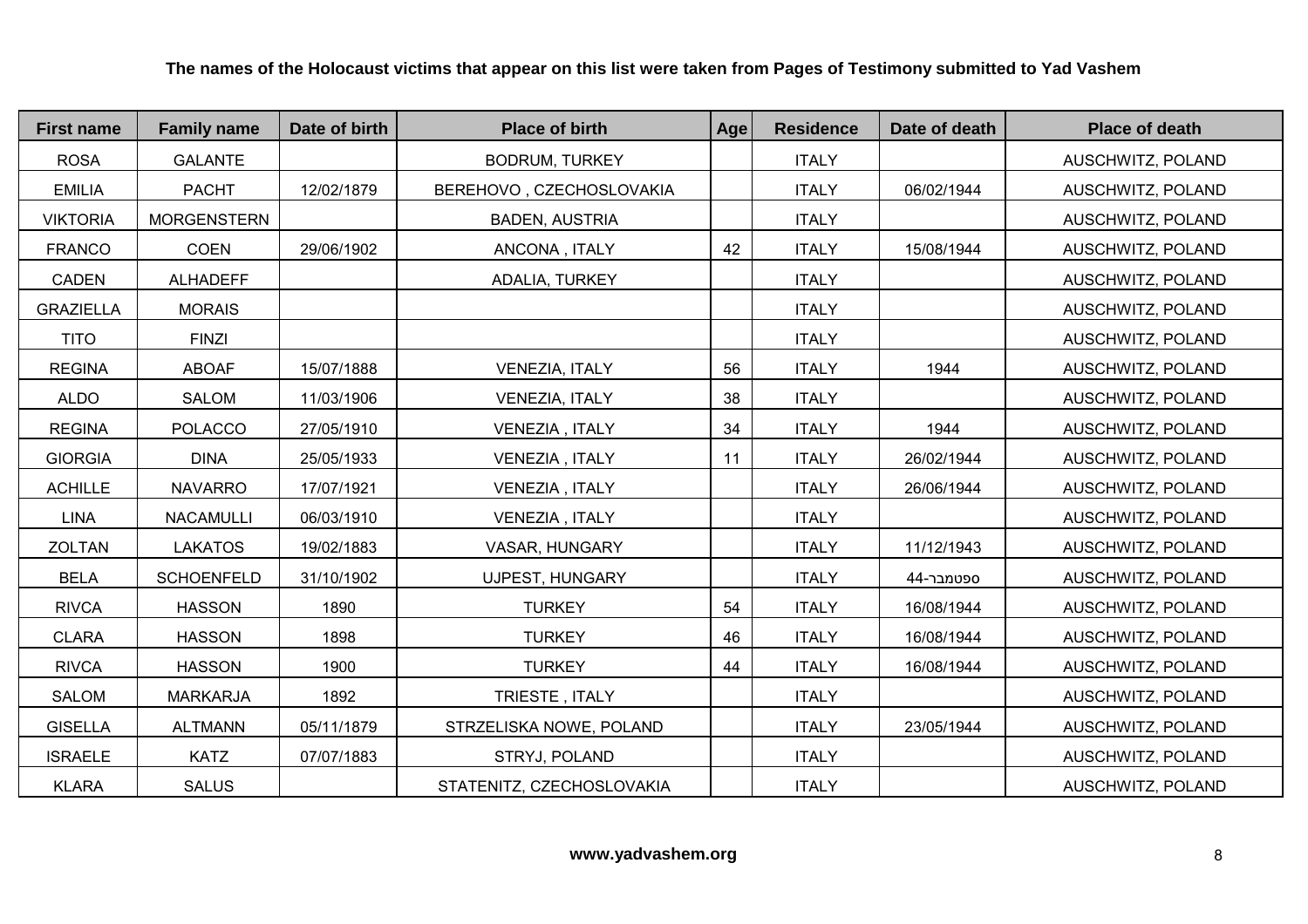| <b>First name</b> | <b>Family name</b>  | Date of birth | <b>Place of birth</b> | Age         | <b>Residence</b> | Date of death | <b>Place of death</b> |
|-------------------|---------------------|---------------|-----------------------|-------------|------------------|---------------|-----------------------|
| <b>VIOLETTA</b>   | <b>BARDAVID</b>     | 10/04/1895    | SMYRNA, TURKEY        | 49          | <b>ITALY</b>     | 1944          | AUSCHWITZ, POLAND     |
| <b>AMALIA</b>     | <b>EINHORN</b>      | 14/03/1890    | SIGET, ROMANIA        |             | <b>ITALY</b>     | 23/05/1944    | AUSCHWITZ, POLAND     |
| <b>SARA</b>       | <b>GATTEGNO</b>     |               | SALONIKI, GREECE      |             | <b>ITALY</b>     | 1944          | AUSCHWITZ, POLAND     |
| <b>IZHAC</b>      | <b>EINHORN</b>      | 20/09/1889    | RONA DE SUS, ROMANIA  | 55          | <b>ITALY</b>     | 1944          | AUSCHWITZ, POLAND     |
| <b>LEONARDO</b>   | <b>TIVOLI</b>       | 1900          | ROMA, ITALY           | 45          | <b>ITALY</b>     | 1945          | AUSCHWITZ, POLAND     |
| EZIO              | SPIZZICHINO         | 15/10/1908    | ROMA, ITALY           | 36          | <b>ITALY</b>     |               | AUSCHWITZ, POLAND     |
| <b>ARMANDO</b>    | <b>PACE</b>         | 20/01/1914    | ROMA, ITALY           | 29          | <b>ITALY</b>     |               | AUSCHWITZ, POLAND     |
| <b>ERMELINDA</b>  | <b>DI-KASTRO</b>    | 01/04/1924    | ROMA, ITALY           | 20          | <b>ITALY</b>     | 1944          | AUSCHWITZ, POLAND     |
| <b>ALBERTO</b>    | <b>GATTEGNO</b>     | 1927          | ROMA, ITALY           | 17          | <b>ITALY</b>     | 1944          | AUSCHWITZ, POLAND     |
| <b>VITTORIO</b>   | SPIZZICHINO         | 01/03/1906    | ROMA, ITALY           |             | <b>ITALY</b>     | 20/09/1944    | AUSCHWITZ, POLAND     |
| <b>ALBERTO</b>    | SONNINO             | 3/09/1893     | ROMA, ITALY           |             | <b>ITALY</b>     | 20/09/1944    | AUSCHWITZ, POLAND     |
| <b>LELLE</b>      | <b>DI CASTRO</b>    | 28/02/1925    | ROMA, ITALY           |             | <b>ITALY</b>     | 10/10/1944    | AUSCHWITZ, POLAND     |
| <b>PACIFICO</b>   | <b>DI-CONSIGLIO</b> | 31/08/1927    | ROMA, ITALY           |             | <b>ITALY</b>     |               | AUSCHWITZ, POLAND     |
| <b>RUBEN</b>      | <b>COHEN</b>        |               | RHODOS, ITALY         |             | <b>ITALY</b>     |               | AUSCHWITZ, POLAND     |
| <b>RAHAMIM</b>    | <b>ISRAEL</b>       | 1882          | RHODOS, ITALY         | 62          | <b>ITALY</b>     | 24/07/1944    | AUSCHWITZ, POLAND     |
| <b>LEON</b>       | <b>CODRON</b>       | 1900          | RHODOS, ITALY         | 44          | <b>ITALY</b>     | 1944          | AUSCHWITZ, POLAND     |
| <b>RIKA</b>       | <b>ISRAEL</b>       | 1903          | RHODOS, ITALY         | 41          | <b>ITALY</b>     | 1944          | AUSCHWITZ, POLAND     |
| <b>LEON</b>       | <b>COEN</b>         |               | RHODOS, ITALY         | $\mathbf 0$ | <b>ITALY</b>     | 04/10/1944    | AUSCHWITZ, POLAND     |
| <b>RACHEL</b>     | <b>TURIEL</b>       |               | RHODOS, ITALY         |             | <b>ITALY</b>     |               | AUSCHWITZ, POLAND     |
| <b>STELLA</b>     | <b>SORIANO</b>      |               | RHODOS, ITALY         |             | <b>ITALY</b>     |               | AUSCHWITZ, POLAND     |
| <b>SIGNURA</b>    | <b>HASSON</b>       |               | RHODOS, ITALY         |             | <b>ITALY</b>     |               | AUSCHWITZ, POLAND     |
| <b>CLARA</b>      | <b>GABRIEL</b>      |               | RHODOS, ITALY         |             | <b>ITALY</b>     |               | AUSCHWITZ, POLAND     |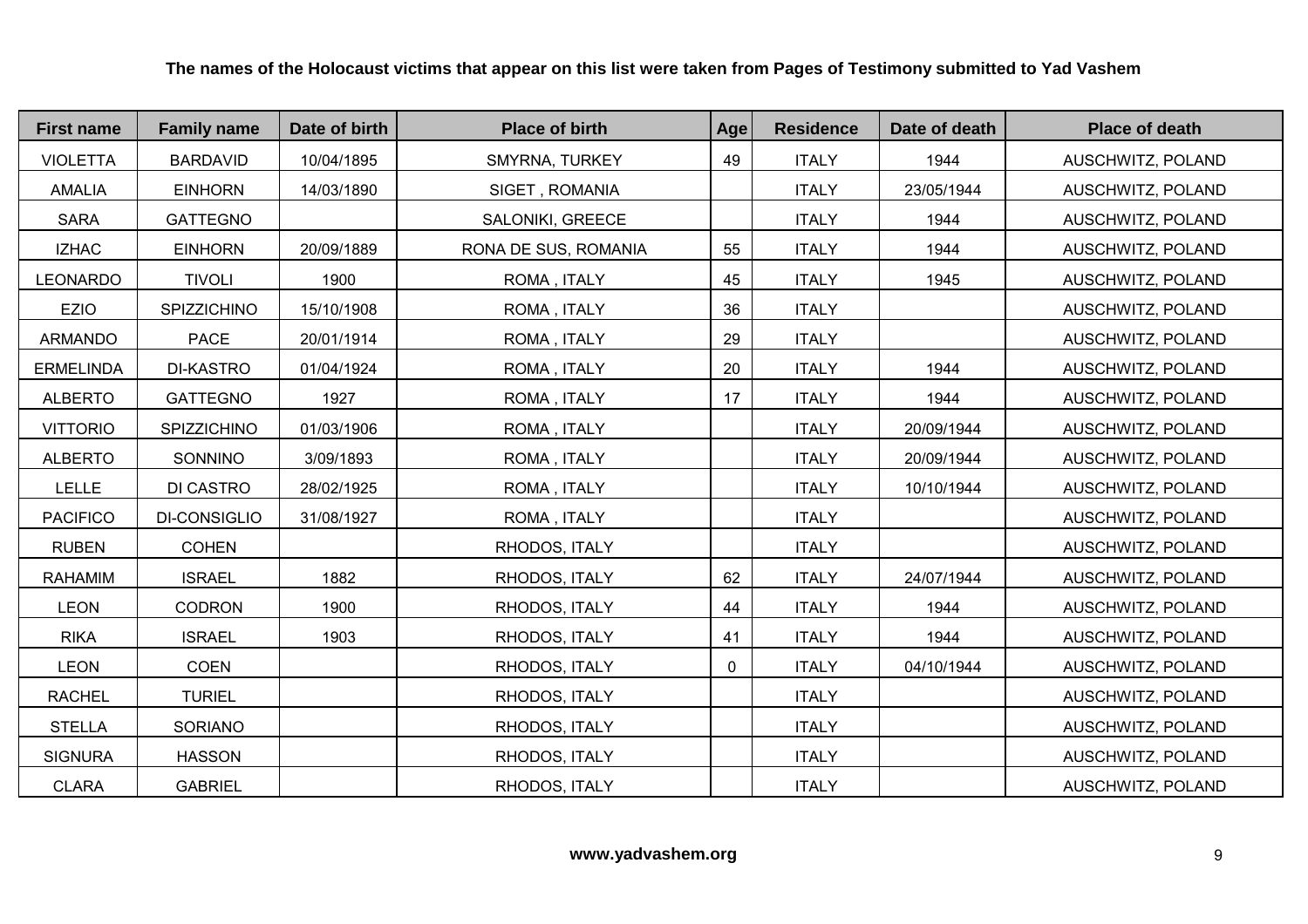| <b>First name</b> | <b>Family name</b> | Date of birth | <b>Place of birth</b> | Age | <b>Residence</b> | Date of death | <b>Place of death</b> |
|-------------------|--------------------|---------------|-----------------------|-----|------------------|---------------|-----------------------|
| <b>ESTER</b>      | <b>CORI</b>        |               | RHODOS, ITALY         |     | <b>ITALY</b>     |               | AUSCHWITZ, POLAND     |
| <b>MATILDE</b>    | <b>COHEN</b>       |               | RHODOS, ITALY         |     | <b>ITALY</b>     |               | AUSCHWITZ, POLAND     |
| <b>JAKOB</b>      | <b>HASSON</b>      |               | RHODOS, ITALY         |     | <b>ITALY</b>     |               | AUSCHWITZ, POLAND     |
| ELIAU             | <b>SCEMARIA</b>    |               | RHODOS, ITALY         | 64  | <b>ITALY</b>     |               | AUSCHWITZ, POLAND     |
| <b>RACHEL</b>     | <b>ALHADEFF</b>    | 1885          | RHODOS, ITALY         | 60  | <b>ITALY</b>     | 1944          | AUSCHWITZ, POLAND     |
| <b>SARA</b>       | <b>ALCHADEFF</b>   | 1904          | RHODOS, ITALY         | 38  | <b>ITALY</b>     | 1942          | AUSCHWITZ, POLAND     |
| <b>MATILDA</b>    | <b>GALANTE</b>     | 1925          | RHODOS, ITALY         | 19  | <b>ITALY</b>     | 1944          | AUSCHWITZ, POLAND     |
| <b>JOSEPH</b>     | ANGEL              |               | RHODOS, ITALY         |     | <b>ITALY</b>     |               | AUSCHWITZ, POLAND     |
| <b>LEON</b>       | <b>AMIEL</b>       |               | RHODOS, ITALY         |     | <b>ITALY</b>     |               | AUSCHWITZ, POLAND     |
| <b>RUBEN</b>      | <b>AMATO</b>       |               | RHODOS, ITALY         |     | <b>ITALY</b>     |               | AUSCHWITZ, POLAND     |
| <b>MICHAEL</b>    | <b>AMATO</b>       |               | RHODOS, ITALY         |     | <b>ITALY</b>     |               | AUSCHWITZ, POLAND     |
| CADEN             | <b>ALMELECH</b>    |               | RHODOS, ITALY         |     | <b>ITALY</b>     |               | AUSCHWITZ, POLAND     |
| <b>ALFRED</b>     | <b>ALMELECH</b>    |               | RHODOS, ITALY         |     | <b>ITALY</b>     |               | AUSCHWITZ, POLAND     |
| <b>SALVATIR</b>   | <b>ALHADEFF</b>    |               | RHODOS, ITALY         |     | <b>ITALY</b>     |               | AUSCHWITZ, POLAND     |
| <b>RICA</b>       | <b>ALHADEFF</b>    |               | RHODOS, ITALY         |     | <b>ITALY</b>     |               | AUSCHWITZ, POLAND     |
| <b>REUBEN</b>     | <b>ALHADEFF</b>    |               | RHODOS, ITALY         |     | <b>ITALY</b>     |               | AUSCHWITZ, POLAND     |
| <b>REGINE</b>     | <b>ALHADEFF</b>    |               | RHODOS, ITALY         |     | <b>ITALY</b>     |               | AUSCHWITZ, POLAND     |
| <b>REBECA</b>     | <b>ALHADEFF</b>    |               | RHODOS, ITALY         |     | <b>ITALY</b>     |               | AUSCHWITZ, POLAND     |
| <b>MOSHE</b>      | <b>ALHADEFF</b>    |               | RHODOS, ITALY         |     | <b>ITALY</b>     |               | AUSCHWITZ, POLAND     |
| <b>JACQUES</b>    | <b>ALHADEFF</b>    |               | RHODOS, ITALY         |     | <b>ITALY</b>     |               | AUSCHWITZ, POLAND     |
| <b>ISAAC</b>      | <b>ALHADEFF</b>    |               | RHODOS, ITALY         |     | <b>ITALY</b>     |               | AUSCHWITZ, POLAND     |
| <b>HANULA</b>     | <b>ALHADEFF</b>    |               | RHODOS, ITALY         |     | <b>ITALY</b>     |               | AUSCHWITZ, POLAND     |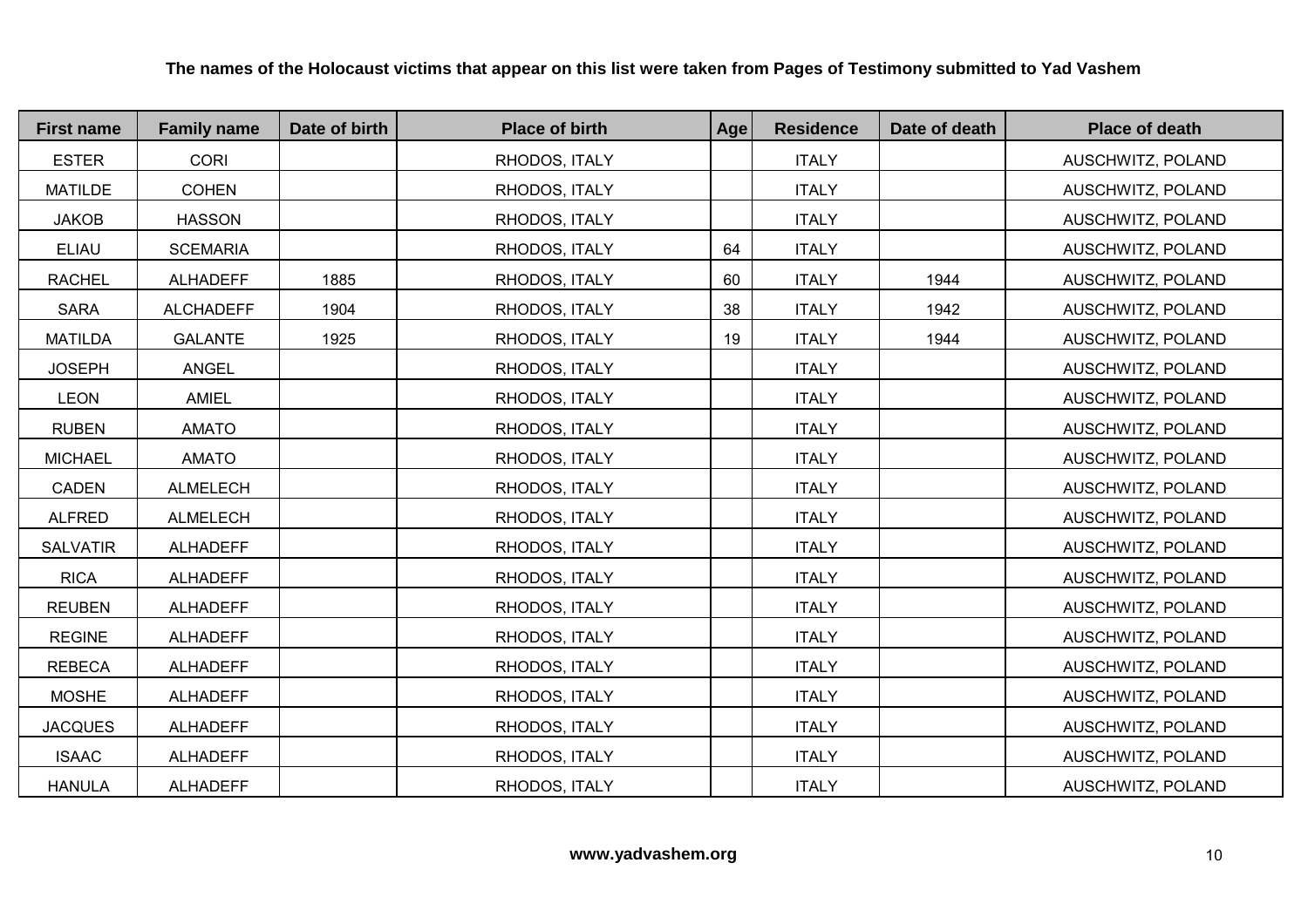| <b>First name</b> | <b>Family name</b> | Date of birth | <b>Place of birth</b> | Age | <b>Residence</b> | Date of death | <b>Place of death</b> |
|-------------------|--------------------|---------------|-----------------------|-----|------------------|---------------|-----------------------|
| <b>ESTHER</b>     | <b>ALHADEFF</b>    |               | RHODOS, ITALY         |     | <b>ITALY</b>     |               | AUSCHWITZ, POLAND     |
| CADEN             | <b>ALHADEFF</b>    |               | RHODOS, ITALY         |     | <b>ITALY</b>     |               | AUSCHWITZ, POLAND     |
| <b>BARUCH</b>     | <b>ALHADEFF</b>    |               | RHODOS, ITALY         |     | <b>ITALY</b>     |               | AUSCHWITZ, POLAND     |
| <b>ALEXANDRO</b>  | <b>ALHADEFF</b>    |               | RHODOS, ITALY         |     | <b>ITALY</b>     |               | AUSCHWITZ, POLAND     |
| <b>REBECCA</b>    | <b>ALCANA</b>      |               | RHODOS, ITALY         |     | <b>ITALY</b>     |               | AUSCHWITZ, POLAND     |
| <b>RACHEL</b>     | <b>ALCANA</b>      |               | RHODOS, ITALY         |     | <b>ITALY</b>     |               | AUSCHWITZ, POLAND     |
| <b>JOSEPH</b>     | <b>ALCANA</b>      |               | RHODOS, ITALY         |     | <b>ITALY</b>     |               | AUSCHWITZ, POLAND     |
| <b>ESTRELLA</b>   | <b>ALCANA</b>      |               | RHODOS, ITALY         |     | <b>ITALY</b>     |               | AUSCHWITZ, POLAND     |
| <b>KLARA</b>      | <b>ABOAAF</b>      |               | RHODOS, ITALY         |     | <b>ITALY</b>     |               | AUSCHWITZ, POLAND     |
| <b>SARA</b>       | <b>TURIEL</b>      |               | RHODOS, ITALY         | 18  | <b>ITALY</b>     |               | AUSCHWITZ, POLAND     |
| <b>MOSCHI</b>     | <b>HASSON</b>      |               | RHODOS, ITALY         |     | <b>ITALY</b>     |               | AUSCHWITZ, POLAND     |
| <b>AVRAM</b>      | <b>SCEMARIA</b>    |               | RHODOS, ITALY         | 60  | <b>ITALY</b>     | 1944          | AUSCHWITZ, POLAND     |
| <b>SARINA</b>     | <b>SABITAY</b>     |               | RHODOS, ITALY         | 43  | <b>ITALY</b>     | 1944          | AUSCHWITZ, POLAND     |
| <b>SALVATOR</b>   | CAPELOUTO          | 1902          | RHODOS, ITALY         | 42  | <b>ITALY</b>     | 1944          | AUSCHWITZ, POLAND     |
| <b>SHEMUEL</b>    | <b>ISRAEL</b>      | 1930          | RHODOS, ITALY         | 14  | <b>ITALY</b>     | 1944          | AUSCHWITZ, POLAND     |
| <b>RAQUEL</b>     | CORDOVAL           | 1932          | RHODOS, ITALY         | 12  | <b>ITALY</b>     | 1944          | AUSCHWITZ, POLAND     |
| SARAH             | <b>HUNIO</b>       |               | RHODOS, ITALY         |     | <b>ITALY</b>     | 1944          | AUSCHWITZ, POLAND     |
| <b>MOSHE</b>      | <b>HASSON</b>      |               | RHODOS, ITALY         |     | <b>ITALY</b>     | 16/08/1944    | AUSCHWITZ, POLAND     |
| <b>MAZAL TOV</b>  | <b>ALHADEFF</b>    | 1870          | RHODOS, ITALY         | 75  | <b>ITALY</b>     | 1945          | AUSCHWITZ, POLAND     |
| <b>MEIR</b>       | <b>ISRAEL</b>      | 1878          | RHODOS, ITALY         | 66  | <b>ITALY</b>     | 1943          | AUSCHWITZ, POLAND     |
| <b>ESTHER</b>     | <b>BENATAR</b>     | 1895          | RHODOS, ITALY         | 49  | <b>ITALY</b>     | 16/08/1944    | AUSCHWITZ, POLAND     |
| SIGNOROU          | <b>HASSON</b>      | 1909          | RHODOS, ITALY         | 36  | <b>ITALY</b>     | 16/08/1944    | AUSCHWITZ, POLAND     |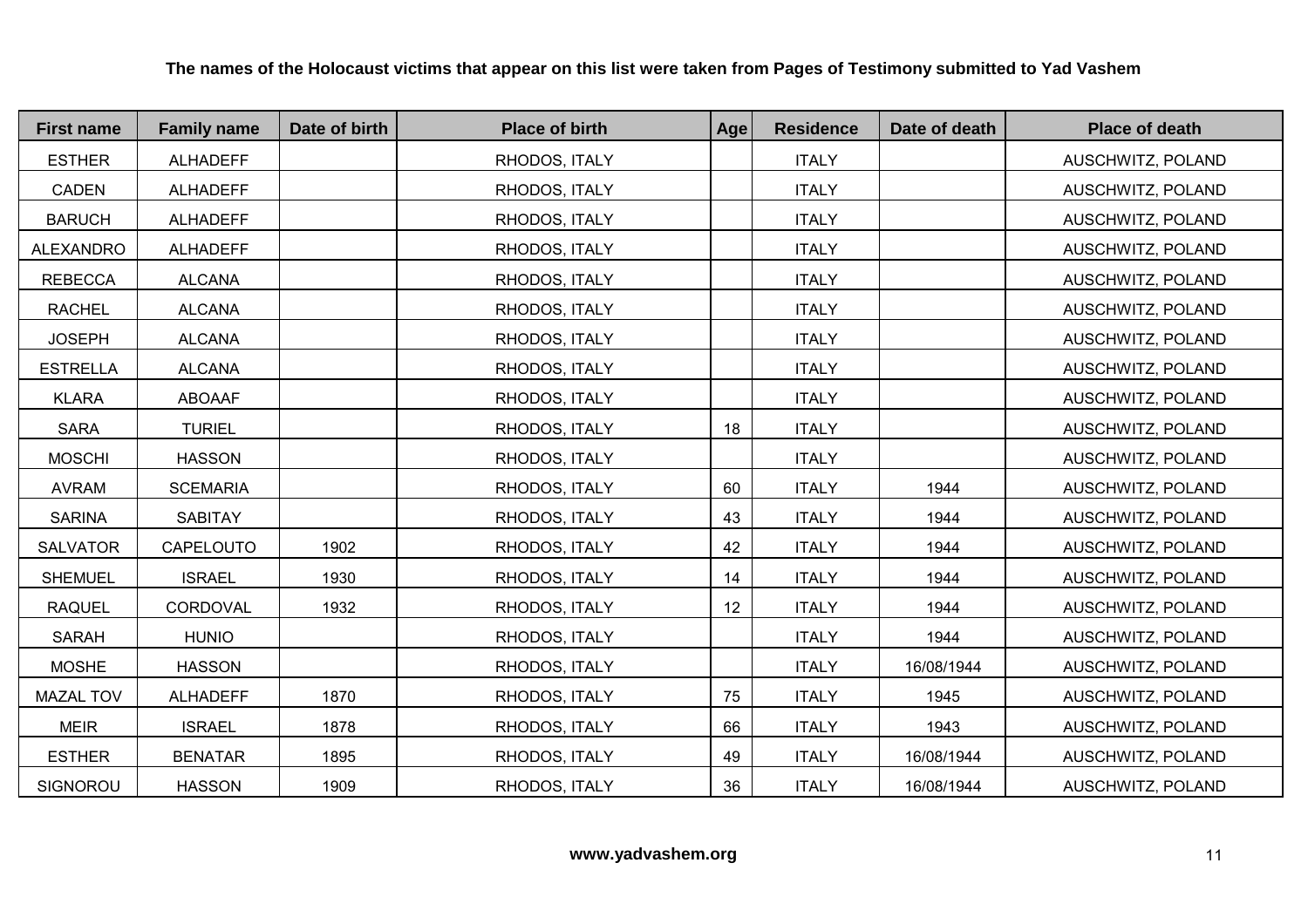| <b>First name</b> | <b>Family name</b> | Date of birth | <b>Place of birth</b> | Age             | <b>Residence</b> | Date of death | <b>Place of death</b> |
|-------------------|--------------------|---------------|-----------------------|-----------------|------------------|---------------|-----------------------|
| <b>REINA</b>      | <b>VARON</b>       | 1912          | RHODOS, ITALY         | 32              | <b>ITALY</b>     | 24/08/1944    | AUSCHWITZ, POLAND     |
| <b>ESTHER</b>     | <b>ALHADEFF</b>    |               | RHODOS, ITALY         | 30              | <b>ITALY</b>     |               | AUSCHWITZ, POLAND     |
| <b>FORTUNEE</b>   | CAPELOUTO          | 1939          | RHODOS, ITALY         | $5\overline{)}$ | <b>ITALY</b>     | 1944          | AUSCHWITZ, POLAND     |
| <b>DAVID</b>      | <b>PIHAS</b>       | 1915          | RHODOS, ITALY         |                 | <b>ITALY</b>     | 16/08/1944    | AUSCHWITZ, POLAND     |
| <b>MAZALTOV</b>   | <b>NOTRIKA</b>     |               | RHODOS, ITALY         |                 | <b>ITALY</b>     | 16/08/1944    | AUSCHWITZ, POLAND     |
| <b>RAPHAEL</b>    | <b>MENASHE</b>     |               | RHODOS, ITALY         |                 | <b>ITALY</b>     |               | AUSCHWITZ, POLAND     |
| <b>MOSHE</b>      | <b>HASSON</b>      | 1855          | RHODOS, ITALY         |                 | <b>ITALY</b>     | 16/08/1944    | AUSCHWITZ, POLAND     |
| <b>JOSEF</b>      | <b>BENATAR</b>     |               | RHODOS, ITALY         |                 | <b>ITALY</b>     | 16/08/1944    | AUSCHWITZ, POLAND     |
| <b>NISSIM</b>     | <b>ISRAEL</b>      | 1874          | RHODOS, ITALY         | 70              | <b>ITALY</b>     | 1944          | AUSCHWITZ, POLAND     |
| <b>CESARE</b>     | PERGOLA            | 19/01/1935    | PARMA, ITALY          | 9               | <b>ITALY</b>     | 23/05/1944    | AUSCHWITZ, POLAND     |
| <b>ESTREA</b>     | <b>LEVI</b>        |               | MILAS, TURKEY         |                 | <b>ITALY</b>     | 1944          | AUSCHWITZ, POLAND     |
| <b>MATILDE</b>    | <b>FOA</b>         | 20/07/1889    | MILANO, ITALY         | 55              | <b>ITALY</b>     | 1944          | AUSCHWITZ, POLAND     |
| <b>ARNALDO</b>    | <b>HAUSER</b>      | 1936          | MILANO, ITALY         | $\overline{7}$  | <b>ITALY</b>     | 1943          | AUSCHWITZ, POLAND     |
| <b>MARIO</b>      | <b>COSTANTINI</b>  | 22/12/1938    | MILANO, ITALY         | $5\overline{)}$ | <b>ITALY</b>     | 11/12/1943    | AUSCHWITZ, POLAND     |
| <b>ADOLFO</b>     | <b>SZORENYI</b>    | 02/02/1879    | LUGOJ, ROMANIA        |                 | <b>ITALY</b>     | 21/06/1944    | AUSCHWITZ, POLAND     |
| <b>GUIDO</b>      | <b>PASSIGLI</b>    | 06/02/1975    | LIVORNO, ITALY        | 68              | <b>ITALY</b>     |               | AUSCHWITZ, POLAND     |
| <b>GINO</b>       | <b>TEDESCHI</b>    |               | LIVORNO, ITALY        | 63              | <b>ITALY</b>     | 1945          | AUSCHWITZ, POLAND     |
| <b>ADA</b>        | <b>TEDESCHI</b>    |               | LIVORNO, ITALY        | 25              | <b>ITALY</b>     | 1944          | AUSCHWITZ, POLAND     |
| <b>ADOLFO</b>     | <b>ORVIETO</b>     | 19/06/1875    | LIVORNO, ITALY        | 68              | <b>ITALY</b>     | 22/02/1944    | AUSCHWITZ, POLAND     |
| <b>CLARA</b>      | <b>LUISADA</b>     |               | LIVORNO, ITALY        | 32              | <b>ITALY</b>     |               | AUSCHWITZ, POLAND     |
| <b>NISSIM</b>     | <b>MENASCE</b>     |               | KOS, ITALY            |                 | <b>ITALY</b>     | 1944          | AUSCHWITZ, POLAND     |
| <b>ESTHER</b>     | CAPELLUTO          |               | KOS, ITALY            |                 | <b>ITALY</b>     | 1944          | AUSCHWITZ, POLAND     |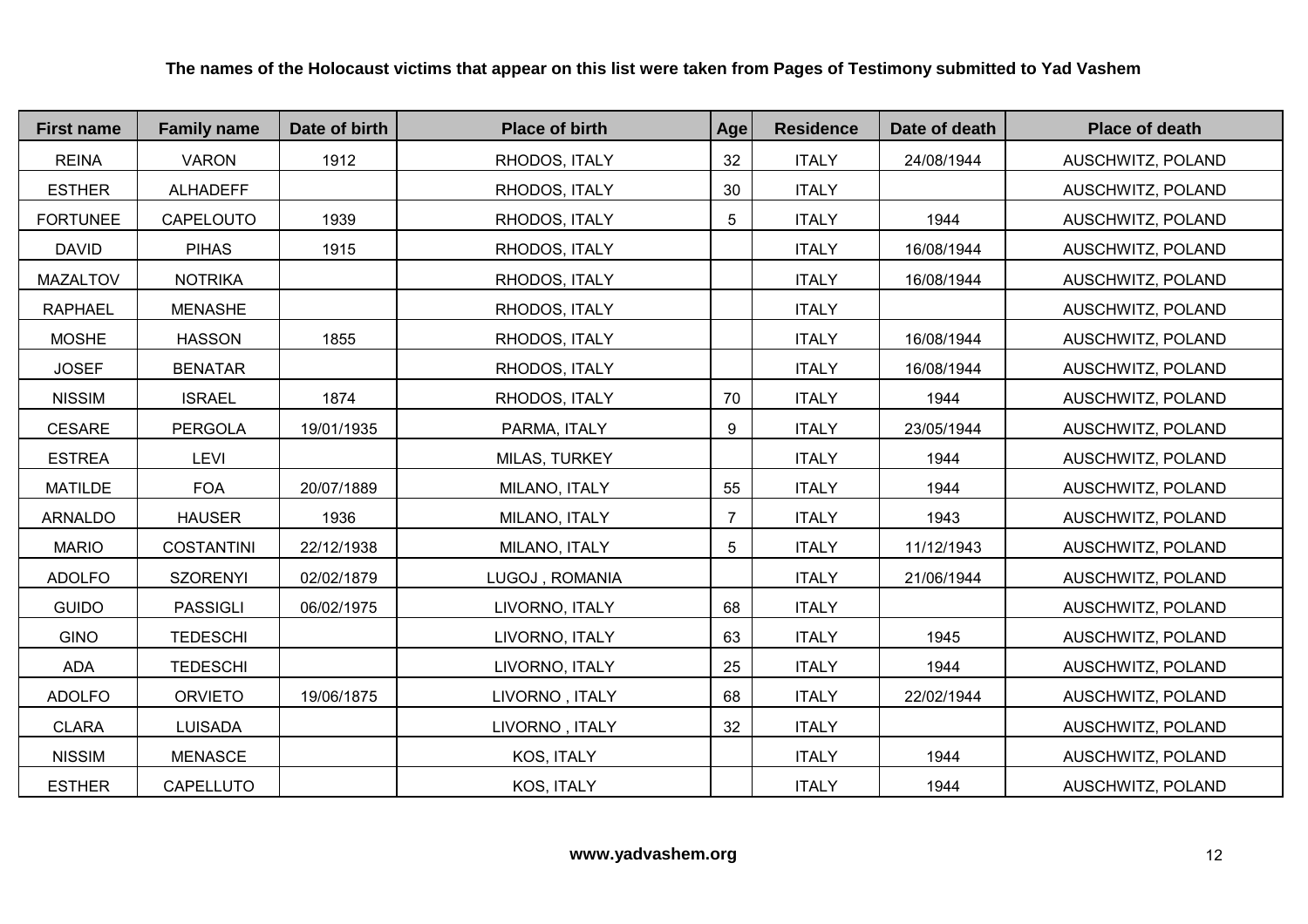| <b>First name</b> | <b>Family name</b> | Date of birth | <b>Place of birth</b>           | Age | <b>Residence</b> | Date of death | <b>Place of death</b> |
|-------------------|--------------------|---------------|---------------------------------|-----|------------------|---------------|-----------------------|
| DEZOO             | <b>FARKAS</b>      | 1886          |                                 |     | <b>ITALY</b>     | 1944          | AUSCHWITZ, POLAND     |
| <b>CLAIRE</b>     | <b>CODRON</b>      | 1908          | IZMIR, TURKEY                   | 36  | <b>ITALY</b>     | 1944          | AUSCHWITZ, POLAND     |
| <b>ANNA</b>       | <b>DINA</b>        | 08/02/1936    | <b>ITALY</b>                    | 8   | <b>ITALY</b>     | 26/02/1944    | AUSCHWITZ, POLAND     |
| <b>JOSEPPE</b>    | <b>BERGER</b>      |               | <b>ITALY</b>                    |     | <b>ITALY</b>     | 1944          | AUSCHWITZ, POLAND     |
| <b>SAMUELE</b>    | <b>PINCHERLE</b>   | 26/09/1895    | <b>GORIZIA, ITALY</b>           | 49  | <b>ITALY</b>     | 1944          | AUSCHWITZ, POLAND     |
| <b>MARGHERITA</b> | <b>GENTILLI</b>    | 20/12/1873    | GORIZIA, ITALY                  | 70  | <b>ITALY</b>     |               | AUSCHWITZ, POLAND     |
| <b>ANNETTA</b>    | <b>VOGELMANN</b>   | 26/02/1904    | <b>GENOVA, ITALY</b>            | 40  | <b>ITALY</b>     | 1944          | AUSCHWITZ, POLAND     |
| <b>GIULIO</b>     | <b>IONA</b>        | 1916          | <b>GENOVA, ITALY</b>            | 28  | <b>ITALY</b>     | 1944          | AUSCHWITZ, POLAND     |
| <b>SERGIO</b>     | <b>VITALE</b>      | 21/02/1927    | <b>GENOVA, ITALY</b>            | 16  | <b>ITALY</b>     | 10/12/1943    | AUSCHWITZ, POLAND     |
| <b>ALDO</b>       | <b>VITALE</b>      | 29/10/1931    | <b>GENOVA, ITALY</b>            | 12  | <b>ITALY</b>     | 10/12/1943    | AUSCHWITZ, POLAND     |
| <b>AMELIA</b>     | <b>SEGRE</b>       | 27/07/1869    | FLORENCE, ITALY                 | 74  | <b>ITALY</b>     | 23/10/1943    | AUSCHWITZ, POLAND     |
| <b>ALLEXANDER</b> | <b>WERCZLER</b>    |               | FIUME, ITALY                    | 24  | <b>ITALY</b>     |               | AUSCHWITZ, POLAND     |
| <b>REGINA</b>     | <b>BERGER</b>      |               | FIUME, ITALY                    |     | <b>ITALY</b>     | 1944          | AUSCHWITZ, POLAND     |
| <b>ROSALIA</b>    | <b>SZORENYI</b>    | 19/10/1927    | FIUME, ITALY                    | 17  | <b>ITALY</b>     |               | AUSCHWITZ, POLAND     |
| ALESSANDRO        | <b>KALKER</b>      | 22/06/1931    | FIUME, ITALY                    |     | <b>ITALY</b>     |               | AUSCHWITZ, POLAND     |
| <b>GIULIO</b>     | <b>PERGOLA</b>     | 06/08/1895    | FIRENZE, ITALY                  | 49  | <b>ITALY</b>     | 31/01/1944    | AUSCHWITZ, POLAND     |
| <b>ALDO</b>       | <b>PROCACCIA</b>   | 05/11/1905    | FIRENZE, ITALY                  | 39  | <b>ITALY</b>     | 1944          | AUSCHWITZ, POLAND     |
| <b>ADOLFO</b>     | <b>SIMKOVICS</b>   | 29/04/1882    | <b>CZECHOSLOVAKIA</b>           |     | <b>ITALY</b>     |               | AUSCHWITZ, POLAND     |
| <b>ALDO</b>       | <b>MUGGIA</b>      | 06/03/1909    | CREMONA, ITALY                  | 34  | <b>ITALY</b>     | 1943          | AUSCHWITZ, POLAND     |
| <b>ROBERTO</b>    | <b>FIZ</b>         | 07/09/1873    | CASALE MONFERRATO, ITALY        | 69  | <b>ITALY</b>     | 23/05/1944    | AUSCHWITZ, POLAND     |
| <b>CELESTINA</b>  | <b>VITALE</b>      | 15/04/1870    | <b>CASALE MONFERRATO, ITALY</b> | 73  | <b>ITALY</b>     | 10/12/1943    | AUSCHWITZ, POLAND     |
| <b>ELAZAR</b>     | <b>WERCZLER</b>    |               | <b>BONYHAD, HUNGARY</b>         | 58  | <b>ITALY</b>     |               | AUSCHWITZ, POLAND     |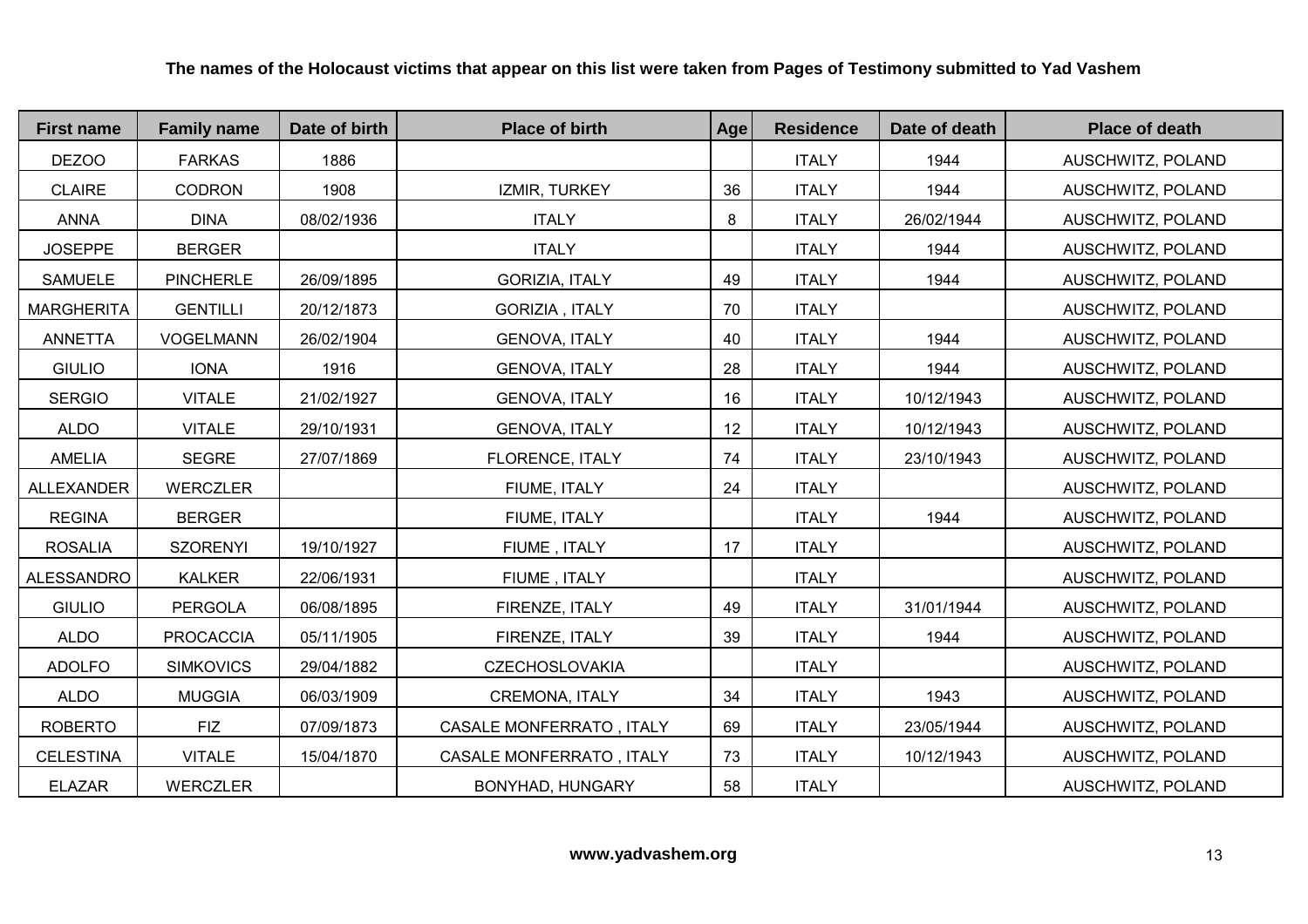| <b>First name</b> | <b>Family name</b> | Date of birth | <b>Place of birth</b>   | Age            | <b>Residence</b> | Date of death | <b>Place of death</b> |
|-------------------|--------------------|---------------|-------------------------|----------------|------------------|---------------|-----------------------|
| <b>MAURIZIO</b>   | <b>CARUSI</b>      | 26/05/1883    | APOSTAG, HUNGARY        |                | <b>ITALY</b>     |               | AUSCHWITZ, POLAND     |
| <b>EUGENIA</b>    | LOEWENTHAL         | 1886          | ANCONA, ITALY           |                | <b>ITALY</b>     | 05/04/1944    | AUSCHWITZ, POLAND     |
| <b>GABY</b>       | <b>HADJES</b>      | 16/12/1887    | ALEXANDRIA, EGYPT       | 57             | <b>ITALY</b>     | 28/02/1945    | AUSCHWITZ, POLAND     |
| <b>CESARE</b>     | <b>VITALE</b>      | 05/01/1864    | ALESSANDRIA, ITALY      | 79             | <b>ITALY</b>     | 10/12/1943    | AUSCHWITZ, POLAND     |
| <b>RITZA</b>      | <b>ALBERT</b>      | 1919          |                         | 25             | <b>ITALY</b>     | 1944          | AUSCHWITZ, POLAND     |
| <b>MOSHE</b>      | <b>ALHADEFF</b>    | 1937          |                         | $\overline{7}$ | <b>ITALY</b>     | 1944          | AUSCHWITZ, POLAND     |
| <b>CESIRA</b>     | <b>CLERLE</b>      | 20/07/1876    | VENEZIA, ITALY          |                | <b>ITALY</b>     |               | AUSCHWITZ, POLAND     |
| <b>ANITA</b>      | <b>SEMO</b>        | 13/08/1930    | TRIESTE, ITALY          | 14             | <b>ITALY</b>     |               | AUSCHWITZ, POLAND     |
| <b>ENRICA</b>     | <b>RAHAMIN</b>     | 13/01/1876    | TARNOV, POLAND          |                | <b>ITALY</b>     | 30/04/1944    | AUSCHWITZ, POLAND     |
| <b>MIRJAM</b>     | <b>PINKAS</b>      |               | RHODOS, ITALY           | 55             | <b>ITALY</b>     | 1942          | AUSCHWITZ, POLAND     |
| <b>REINA</b>      | <b>HABIB</b>       | 1891          | RHODOS, ITALY           | 53             | <b>ITALY</b>     | 1944          | AUSCHWITZ, POLAND     |
| <b>ESTHER</b>     | <b>SAMUEL</b>      |               | RHODOS, ITALY           |                | <b>ITALY</b>     |               | AUSCHWITZ, POLAND     |
| <b>ASCHER</b>     | <b>ILHGNO</b>      |               | RHODOS, ITALY           |                | <b>ITALY</b>     |               | AUSCHWITZ, POLAND     |
| <b>MARIA</b>      | <b>HUGNU</b>       |               | RHODOS, ITALY           |                | <b>ITALY</b>     |               | AUSCHWITZ, POLAND     |
| <b>GIOIA</b>      | <b>HASSON</b>      |               | RHODOS, ITALY           |                | <b>ITALY</b>     |               | AUSCHWITZ, POLAND     |
| <b>AVRAM</b>      | <b>GALATE</b>      |               | RHODOS, ITALY           |                | <b>ITALY</b>     |               | AUSCHWITZ, POLAND     |
| <b>MATILDE</b>    | <b>NOTRICA</b>     |               | RHODOS, ITALY           |                | <b>ITALY</b>     |               | AUSCHWITZ, POLAND     |
| <b>ASCHER</b>     | <b>COHEN</b>       |               | RHODOS, ITALY           |                | <b>ITALY</b>     |               | AUSCHWITZ, POLAND     |
| <b>NISSIM</b>     | <b>CAPOUYA</b>     |               | RHODOS, ITALY           | 68             | <b>ITALY</b>     |               | AUSCHWITZ, POLAND     |
| <b>LUISA</b>      | <b>LEVI</b>        |               | MANTOVA, ITALY          |                | <b>ITALY</b>     |               | AUSCHWITZ, POLAND     |
| <b>IZHAK</b>      | <b>DANA</b>        | 1903          | <b>ISTANBUL, TURKEY</b> |                | <b>ITALY</b>     | 1944          | AUSCHWITZ, POLAND     |
| <b>REBECA</b>     | <b>BLUM</b>        | 17/04/1888    | <b>ISTANBUL, TURKEY</b> |                | <b>ITALY</b>     | 1944          | AUSCHWITZ, POLAND     |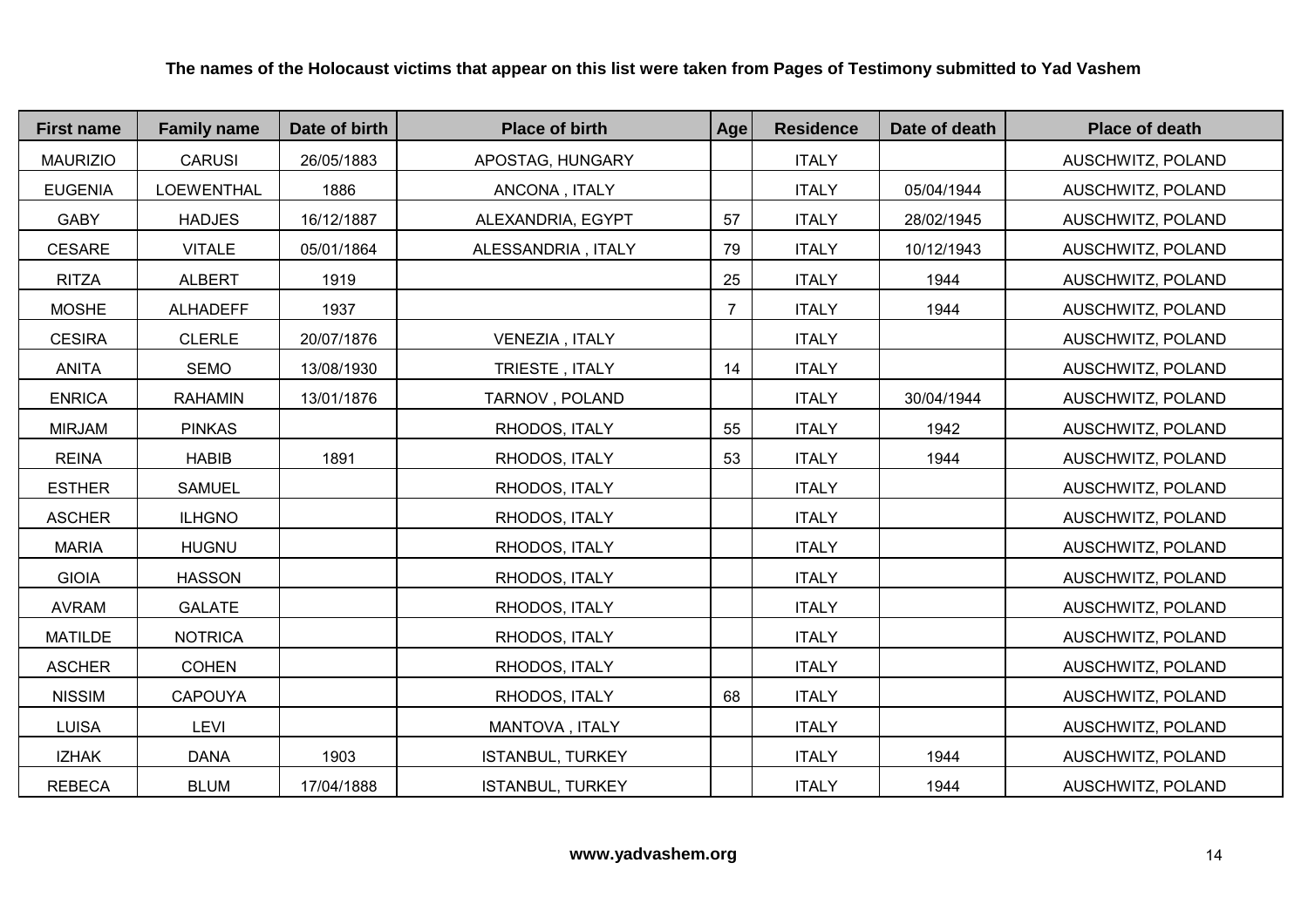| <b>First name</b> | <b>Family name</b>  | Date of birth | <b>Place of birth</b>     | <b>Age</b> | <b>Residence</b> | Date of death | <b>Place of death</b> |
|-------------------|---------------------|---------------|---------------------------|------------|------------------|---------------|-----------------------|
| <b>LEA</b>        | <b>GENAZZANI</b>    |               | FERRARA, ITALY            |            | <b>ITALY</b>     |               | AUSCHWITZ, POLAND     |
| <b>GIUSEPPE</b>   | <b>BATTINO</b>      | 23/07/1891    |                           |            | <b>ITALY</b>     | 16/10/1943    | AUSCHWITZ, POLAND     |
| <b>SAUL</b>       | CAMPAGNANO          | 06/06/1910    | ALESSANDRIA, ITALY        |            | <b>ITALY</b>     | 06/03/1944    | AUSCHWITZ, POLAND     |
| <b>SARA</b>       | <b>PIHA</b>         |               |                           |            | <b>ITALY</b>     | 1941          | AUSCHWITZ, POLAND     |
| <b>AMALIA</b>     | <b>FLEICHER</b>     |               |                           |            | <b>ITALY</b>     |               |                       |
| <b>EGON</b>       | <b>SPITZER</b>      | 1910          | ZAGREB, YUGOSLAVIA        |            | <b>ITALY</b>     | 1945          |                       |
| <b>LUISA</b>      | <b>SCHULDENFREI</b> | 06/05/1900    | <b>VULCAN, ROMANIA</b>    |            | <b>ITALY</b>     |               |                       |
| <b>EMMA</b>       | <b>SINGER</b>       |               | WIEN, AUSTRIA             | 56         | <b>ITALY</b>     |               |                       |
| <b>RODOLFO</b>    | <b>FRANK</b>        | 1890          | WIEN, AUSTRIA             |            | <b>ITALY</b>     |               |                       |
| <b>MYRIAM</b>     | <b>MUGGIA</b>       | 1893          | VENEZIA, ITALY            |            | <b>ITALY</b>     |               |                       |
| <b>LINDA</b>      | <b>POLACCO</b>      |               | VENEZIA, ITALY            |            | <b>ITALY</b>     |               |                       |
| <b>SAMUELE</b>    | <b>FOA</b>          | 30/04/1888    | VENEZIA, ITALY            |            | <b>ITALY</b>     |               |                       |
| <b>SAMUELE</b>    | <b>DI-VEROLI</b>    | 01/01/1915    | <b>VELLETRI, ITALY</b>    | 29         | <b>ITALY</b>     |               |                       |
| <b>JOELE</b>      | <b>DANON</b>        |               | <b>TURKEY</b>             |            | <b>ITALY</b>     |               |                       |
| <b>LORIS</b>      | <b>GATTEGNO</b>     | 02/04/1941    | TRIPOLI, LIBYA            |            | <b>ITALY</b>     |               |                       |
| <b>CESARE</b>     | LUZZATTO            | 18/12/1870    | TRIESTE, ITALY            | 74         | <b>ITALY</b>     | 1944          |                       |
| <b>AMALIA</b>     | <b>GOETZL</b>       | 12/02/1887    | TRIESTE, ITALY            | 56         | <b>ITALY</b>     | 1943          |                       |
| <b>LISETTA</b>    | LUZZATTO            | 24/07/1893    | TRIESTE, ITALY            | 51         | <b>ITALY</b>     | 1944          |                       |
| <b>MIRIAM</b>     | <b>KORIAL</b>       | 1858          | TRIESTE, ITALY            |            | <b>ITALY</b>     |               |                       |
| <b>ETTORE</b>     | OVAZZA              |               | TORINO, ITALY             |            | <b>ITALY</b>     |               |                       |
| <b>ERNESTO</b>    | <b>REINACH</b>      | 30/01/1855    | TORINO, ITALY             |            | <b>ITALY</b>     |               |                       |
| <b>CARMINE</b>    | <b>JANOTE</b>       |               | SANT`AGATA FELTRIA, ITALY |            | <b>ITALY</b>     |               |                       |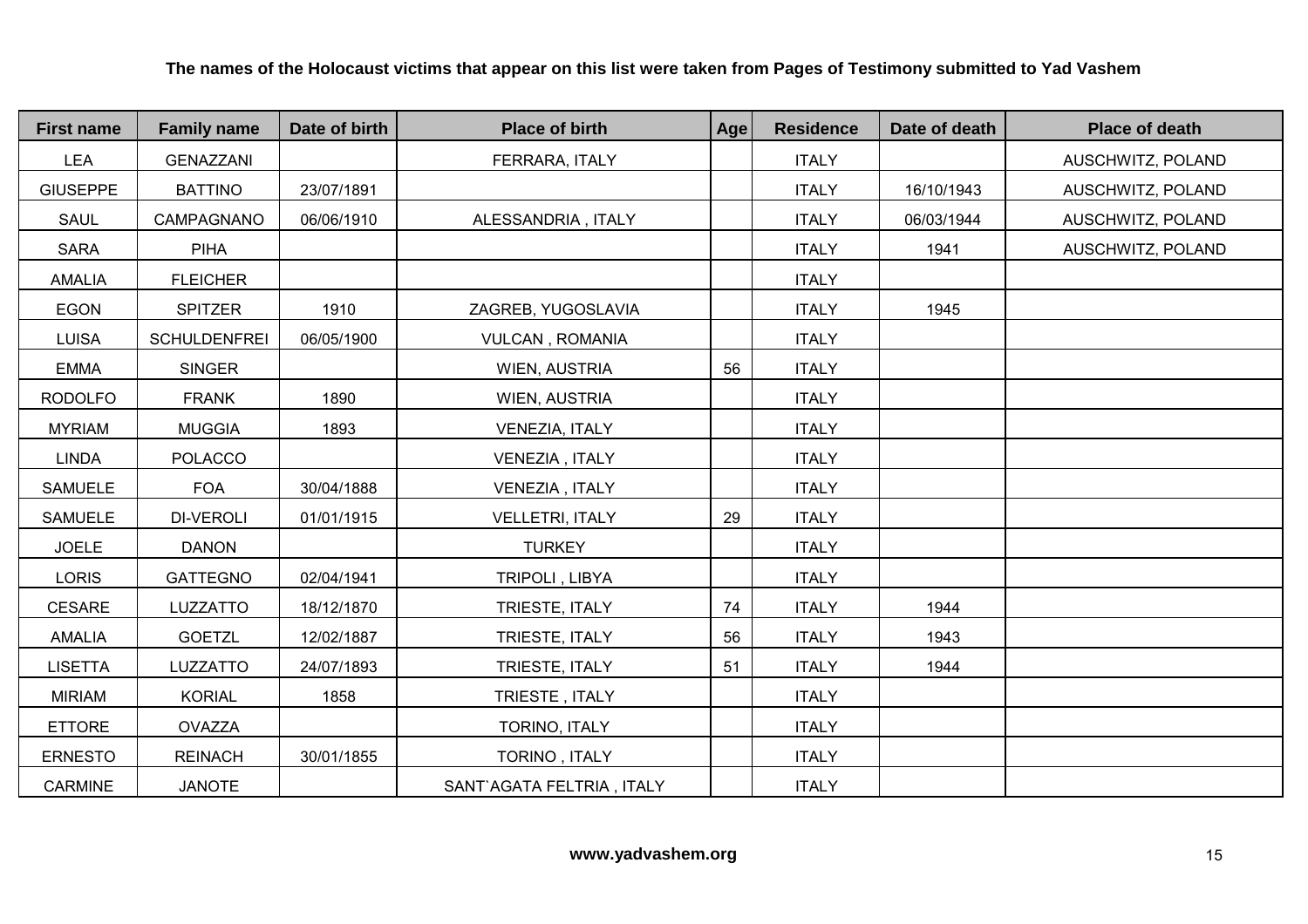| <b>First name</b> | <b>Family name</b>  | Date of birth | <b>Place of birth</b> | Age             | <b>Residence</b> | Date of death | <b>Place of death</b> |
|-------------------|---------------------|---------------|-----------------------|-----------------|------------------|---------------|-----------------------|
| <b>NATHAN</b>     | <b>BARUK</b>        |               | SABAC, YUGOSLAVIA     |                 | <b>ITALY</b>     |               |                       |
| ADELE             | <b>ALMANSI</b>      | 15/07/1877    | ROVIGO, ITALY         |                 | <b>ITALY</b>     |               |                       |
| <b>VIRGINIA</b>   | <b>DI-KONTZILIO</b> |               | ROMA, ITALY           | 60              | <b>ITALY</b>     | 1943          |                       |
| <b>RENATO</b>     | <b>DI-VEROLI</b>    | 01/01/1908    | ROMA, ITALY           | 36              | <b>ITALY</b>     |               |                       |
| <b>GEMMETTA</b>   | <b>ANTICOLI</b>     | 1907          | ROMA, ITALY           | 36              | <b>ITALY</b>     |               |                       |
| <b>VERA</b>       | <b>PONTECORVO</b>   | 22/07/1916    | ROMA, ITALY           | 27              | <b>ITALY</b>     |               |                       |
| <b>MICHELE</b>    | <b>DI-VEROLI</b>    | 16/08/1919    | ROMA, ITALY           | 25              | <b>ITALY</b>     |               |                       |
| <b>ENRICA</b>     | DI-CONSIGLIO        |               | ROMA, ITALY           | 24              | <b>ITALY</b>     |               |                       |
| <b>GEREMIA</b>    | <b>ANTICOLI</b>     | 31/10/1922    | ROMA, ITALY           | 21              | <b>ITALY</b>     |               |                       |
| <b>VIRGINIA</b>   | <b>DI-KONTZILIO</b> |               | ROMA, ITALY           | 13              | <b>ITALY</b>     | 1943          |                       |
| <b>SETTIMIO</b>   | <b>DI-VEROLI</b>    | 20/04/1930    | ROMA, ITALY           | 10 <sup>°</sup> | <b>ITALY</b>     |               |                       |
| <b>LEONARDO</b>   | <b>DI-VEROLI</b>    | 17/04/1938    | ROMA, ITALY           | 5               | <b>ITALY</b>     |               |                       |
| <b>KOLOMBA</b>    | DI-CASTRO           |               | ROMA, ITALY           | $5\phantom{.0}$ | <b>ITALY</b>     |               |                       |
| <b>EUGENIO</b>    | <b>DI-VEROLI</b>    | 23/07/1939    | ROMA, ITALY           | $\overline{4}$  | <b>ITALY</b>     |               |                       |
| <b>ANNA</b>       | <b>DI-VEROLI</b>    | 24/05/1903    | ROMA, ITALY           | 0               | <b>ITALY</b>     |               |                       |
| ANGELO            | DI-PORTO            | 03/08/1931    | ROMA, ITALY           | 0               | <b>ITALY</b>     |               |                       |
| <b>DEBORA</b>     | <b>ZARFATI</b>      | 27/03/1929    | ROMA, ITALY           |                 | <b>ITALY</b>     |               |                       |
| <b>ISACCO</b>     | <b>VIVANTI</b>      |               | ROMA, ITALY           |                 | <b>ITALY</b>     |               |                       |
| <b>PIORINA</b>    | VENEZIANI           | 06/02/1891    | ROMA, ITALY           |                 | <b>ITALY</b>     | 16/10/1943    |                       |
| <b>PAOLINA</b>    | <b>VECCHIO DEL</b>  | 08/12/1869    | ROMA, ITALY           |                 | <b>ITALY</b>     | 16/10/1943    |                       |
| <b>MARIO</b>      | <b>TOSCANO</b>      | 23/08/1877    | ROMA, ITALY           |                 | <b>ITALY</b>     | 16/10/1943    |                       |
| <b>GEMMA</b>      | <b>TOSCANO</b>      | 24/07/1879    | ROMA, ITALY           |                 | <b>ITALY</b>     | 16/10/1943    |                       |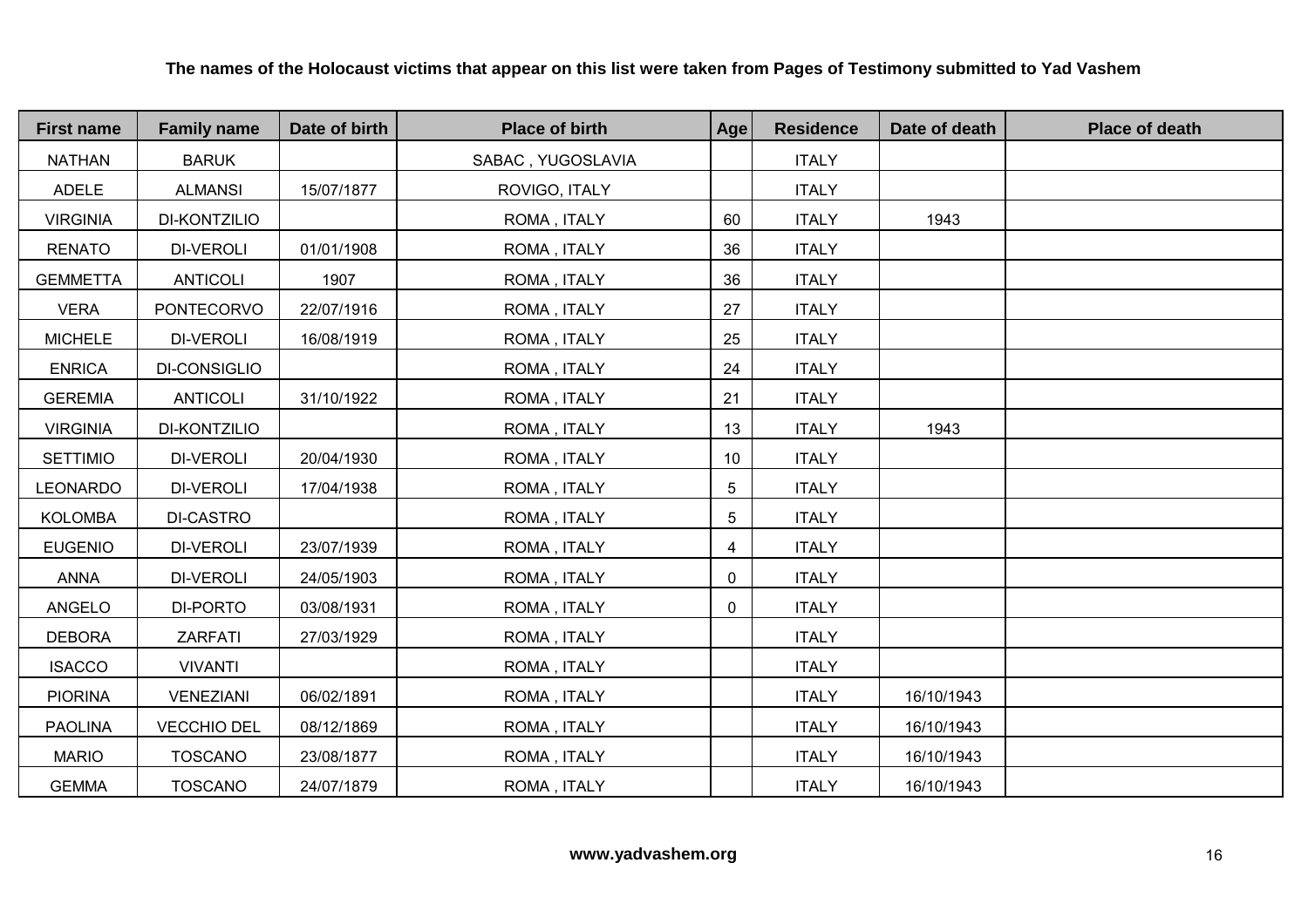| <b>First name</b> | <b>Family name</b> | Date of birth | <b>Place of birth</b> | Age | <b>Residence</b> | Date of death | <b>Place of death</b> |
|-------------------|--------------------|---------------|-----------------------|-----|------------------|---------------|-----------------------|
| <b>ELISA</b>      | <b>TOSCANO</b>     | 25/11/1915    | ROMA, ITALY           |     | <b>ITALY</b>     | 16/10/1943    |                       |
| <b>MARCO</b>      | <b>TIVOLI</b>      | 10/02/1892    | ROMA, ITALY           |     | <b>ITALY</b>     | 16/10/1943    |                       |
| LEONELLO          | <b>TERRACINA</b>   | 15/03/1940    | ROMA, ITALY           |     | <b>ITALY</b>     | 16/10/1943    |                       |
| <b>EMANUELE</b>   | <b>TERRACINA</b>   | 23/03/1885    | ROMA, ITALY           |     | <b>ITALY</b>     |               |                       |
| AMEDEO            | <b>TERESNIA</b>    | 03/09/1895    | ROMA, ITALY           |     | <b>ITALY</b>     | 07/04/1944    |                       |
| <b>ENRICA</b>     | <b>TAGLIACOZZO</b> | 20/12/1912    | ROMA, ITALY           |     | <b>ITALY</b>     | 16/10/1943    |                       |
| <b>UMBERTO</b>    | SABATELLO          | 1929          | ROMA, ITALY           |     | <b>ITALY</b>     |               |                       |
| <b>GRAZIELLA</b>  | SABATELLO          | 27/09/1916    | ROMA, ITALY           |     | <b>ITALY</b>     | 16/10/1943    |                       |
| <b>MICHELE</b>    | <b>ROMANELLI</b>   | 22/02/1940    | ROMA, ITALY           |     | <b>ITALY</b>     | 16/10/1943    |                       |
| <b>ERNESTO</b>    | RICCIA DELLA       | 27/02/1913    | ROMA, ITALY           |     | <b>ITALY</b>     | 16/10/1943    |                       |
| CESARE            | <b>PIPERNO</b>     | 06/01/1881    | ROMA, ITALY           |     | <b>ITALY</b>     |               |                       |
| <b>SERGIO</b>     | <b>NOLA</b>        | 02/04/1920    | ROMA, ITALY           |     | <b>ITALY</b>     | 13/05/1944    |                       |
| <b>CLAUDIE</b>    | <b>MISANO</b>      |               | ROMA, ITALY           |     | <b>ITALY</b>     |               |                       |
| <b>BENEDETTO</b>  | <b>MISANO</b>      | 19/10/1883    | ROMA, ITALY           |     | <b>ITALY</b>     | 19/04/1944    |                       |
| <b>OLGA</b>       | <b>MILANO</b>      | 16/12/1876    | ROMA, ITALY           |     | <b>ITALY</b>     |               |                       |
| CRESCENZO         | <b>MIELI</b>       |               | ROMA, ITALY           |     | <b>ITALY</b>     |               |                       |
| <b>CLAUDIO</b>    | <b>MIELI</b>       | 25/07/1939    | ROMA, ITALY           |     | <b>ITALY</b>     | 16/10/1943    |                       |
| <b>DAVID</b>      | <b>LIMENTANI</b>   |               | ROMA, ITALY           |     | <b>ITALY</b>     |               |                       |
| ANGELO            | <b>FUNARO</b>      |               | ROMA, ITALY           |     | <b>ITALY</b>     |               |                       |
| ADELE             | <b>FUNARO</b>      |               | ROMA, ITALY           |     | <b>ITALY</b>     |               |                       |
| <b>CHIARA</b>     | <b>FIANO</b>       | 13/06/1879    | ROMA, ITALY           |     | <b>ITALY</b>     | 16/10/1943    |                       |
| <b>RINA</b>       | <b>EFRATI</b>      | 26/02/1934    | ROMA, ITALY           |     | <b>ITALY</b>     |               |                       |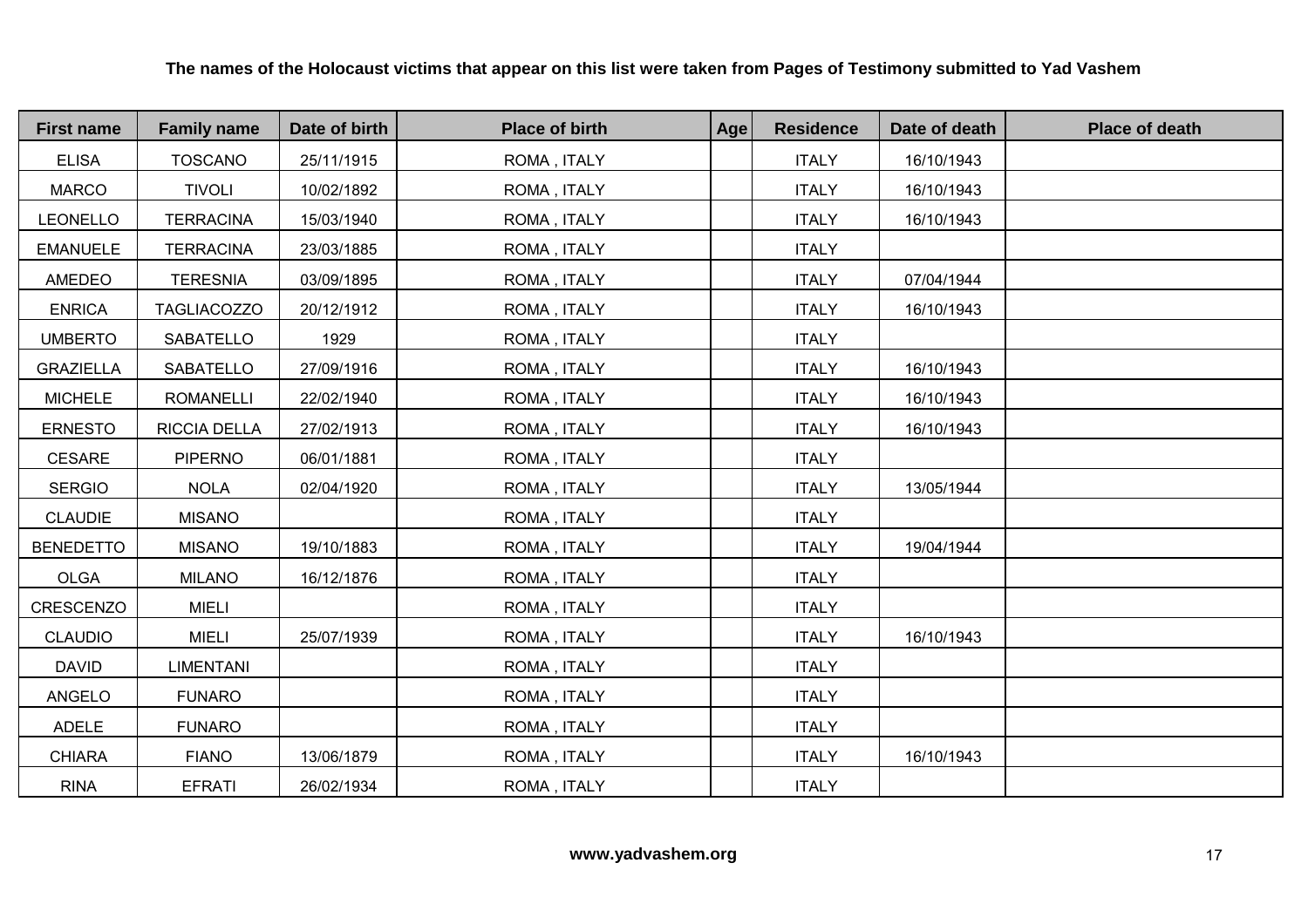| <b>First name</b> | <b>Family name</b> | Date of birth | <b>Place of birth</b> | Age | <b>Residence</b> | Date of death | <b>Place of death</b> |
|-------------------|--------------------|---------------|-----------------------|-----|------------------|---------------|-----------------------|
| <b>MARIO</b>      | DI CASTRO          |               | ROMA, ITALY           |     | <b>ITALY</b>     |               |                       |
| <b>LIDIA</b>      | DI CASTRO          |               | ROMA, ITALY           |     | <b>ITALY</b>     |               |                       |
| <b>FIORINA</b>    | <b>DI CAPUA</b>    | 1870          | ROMA, ITALY           |     | <b>ITALY</b>     | 16/10/1943    |                       |
| <b>ALFREDO</b>    | <b>DI-NOLA</b>     | 21/07/1878    | ROMA, ITALY           |     | <b>ITALY</b>     |               |                       |
| <b>GIUSEPPE</b>   | DI-NEPI            | 21/02/1889    | ROMA, ITALY           |     | <b>ITALY</b>     |               |                       |
| ANGELO            | <b>CITONE</b>      | 12/09/1873    | ROMA, ITALY           |     | <b>ITALY</b>     | 16/10/1943    |                       |
| <b>ELISA</b>      | CAVE DI            | 20/02/1918    | ROMA, ITALY           |     | <b>ITALY</b>     | 16/10/1943    |                       |
| LETIZIA           | CALO               | 08/02/1911    | ROMA, ITALY           |     | <b>ITALY</b>     |               |                       |
| <b>BELLINA</b>    | CALO               | 11/03/1921    | ROMA, ITALY           |     | <b>ITALY</b>     | 16/10/1943    |                       |
| <b>ISAAC</b>      | <b>NOTRICA</b>     | 1888          | RODI, ITALY           | 57  | <b>ITALY</b>     |               |                       |
| <b>JOSEPH</b>     | <b>TURIEL</b>      | 1874          | RHODOS, ITALY         | 70  | <b>ITALY</b>     | 1944          |                       |
| <b>HAIM</b>       | <b>HAWIW</b>       | 1924          | RHODOS, ITALY         |     | <b>ITALY</b>     |               |                       |
| <b>DAVID</b>      | CAPELLUTO          | 1887          | RHODOS, ITALY         | 57  | <b>ITALY</b>     | 1944          |                       |
| <b>BEHOR</b>      | <b>ALHADEFF</b>    | 1871          | RHODOS, ITALY         | 71  | <b>ITALY</b>     | 24/07/1944    |                       |
| <b>BAHOR</b>      | <b>AMATO</b>       |               | RHODOS, ITALY         |     | <b>ITALY</b>     |               |                       |
| MAZALTOV          | <b>ALHADEFF</b>    | 1911          | RHODOS, ITALY         |     | <b>ITALY</b>     |               |                       |
| <b>JACOB</b>      | <b>ALHADEFF</b>    | 1880          | RHODOS, ITALY         |     | <b>ITALY</b>     |               |                       |
| <b>VOLFANGO</b>   | <b>POLLAK</b>      | 01/12/1902    | PRAGA, CZECHOSLOVAKIA |     | <b>ITALY</b>     |               |                       |
| <b>SHABBATAI</b>  | <b>LEVI</b>        | 1903          | PADOVA, ITALY         |     | <b>ITALY</b>     | 1943          |                       |
| <b>OLGA</b>       | <b>CUZZERI</b>     | 21/10/1887    | PADOVA, ITALY         |     | <b>ITALY</b>     | 16/10/1943    |                       |
| <b>HAIM</b>       | <b>ROSENFELD</b>   |               |                       | 56  | <b>ITALY</b>     |               |                       |
| <b>GIUSEPPE</b>   | <b>KOENIG</b>      |               | NITRA, CZECHOSLOVAKIA |     | <b>ITALY</b>     |               |                       |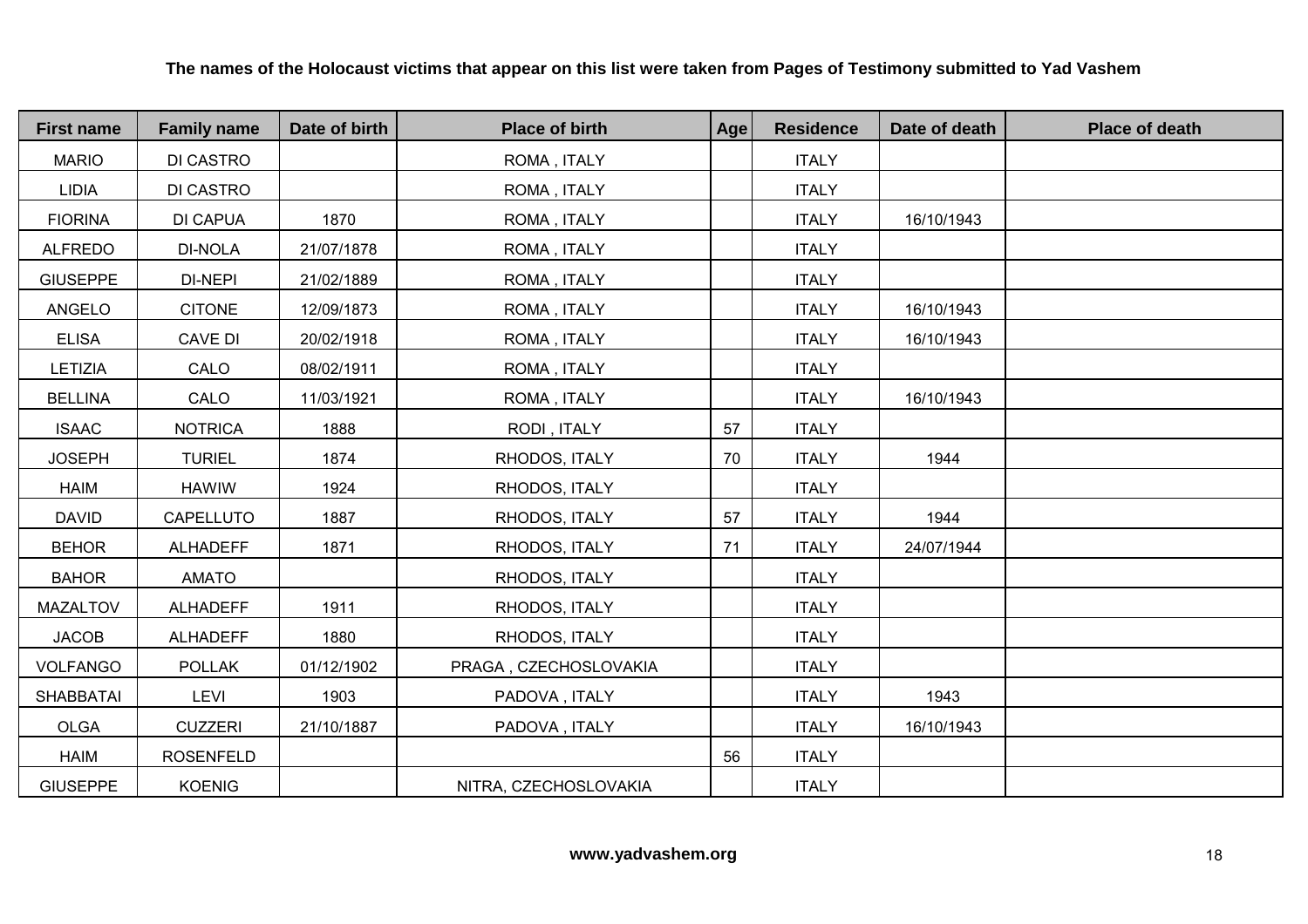| <b>First name</b> | <b>Family name</b> | Date of birth | <b>Place of birth</b>   | Age | <b>Residence</b> | Date of death | <b>Place of death</b> |
|-------------------|--------------------|---------------|-------------------------|-----|------------------|---------------|-----------------------|
| <b>FEIGEL</b>     | <b>HANDLER</b>     |               | MYSLENICE, POLAND       |     | <b>ITALY</b>     |               |                       |
| <b>ZENIA</b>      | <b>GANI</b>        |               | MILANO, ITALY           |     | <b>ITALY</b>     |               |                       |
| <b>ANGELICA</b>   | SINIGAGLIA         | 07/08/1860    |                         |     | <b>ITALY</b>     | 10/08/1944    |                       |
| <b>NINO</b>       | <b>PIPERNO</b>     | 1919          | LIVORNO, ITALY          |     | <b>ITALY</b>     |               |                       |
| <b>EVELINA</b>    | <b>CHIMICHI</b>    | 02/01/1882    | LIVORNO, ITALY          |     | <b>ITALY</b>     | 16/10/1943    |                       |
| <b>FERDINANDO</b> | <b>SILBER</b>      | 22/10/1912    | LEOPOLI, POLAND         |     | <b>ITALY</b>     |               |                       |
| <b>JACOB</b>      | <b>SCHATZ</b>      | 20/11/1875    | LEOPOLI, POLAND         |     | <b>ITALY</b>     | 30/01/1944    |                       |
| <b>HACO</b>       | <b>FRANCO</b>      | 1895          |                         |     | <b>ITALY</b>     |               |                       |
| <b>MILANA</b>     | <b>PROCCACIA</b>   | 1904          | <b>ITALY</b>            |     | <b>ITALY</b>     |               |                       |
| SALVO             | CHANAN             |               | <b>ITALY</b>            |     | <b>ITALY</b>     |               |                       |
| <b>STELLA</b>     | <b>CASTELLETTI</b> | 1878          | <b>ISTANBUL, TURKEY</b> |     | <b>ITALY</b>     |               |                       |
| <b>LINA</b>       | <b>FINK</b>        | 03/02/1909    | GORIZIA, ITALY          | 44  | <b>ITALY</b>     |               |                       |
| <b>HEDWIGE</b>    | <b>GASSNHEIMER</b> | 24/04/1871    | <b>GERMANY</b>          |     | <b>ITALY</b>     |               |                       |
| <b>ARIGO</b>      | LEWI               |               | <b>GENOVA, ITALY</b>    |     | <b>ITALY</b>     |               |                       |
| <b>SHLOMO</b>     | <b>SIMKOVICH</b>   | 05/01/1926    | FIUME, ITALY            | 18  | <b>ITALY</b>     |               |                       |
| <b>PERL</b>       | <b>SIMKOVICH</b>   | 20/12/1928    | FIUME, ITALY            | 16  | <b>ITALY</b>     |               |                       |
| <b>ARNALDO</b>    | <b>BERGER</b>      | 08/12/1936    | FIUME, ITALY            |     | <b>ITALY</b>     | 04/05/1944    |                       |
| <b>ALFRED</b>     | <b>MATTEI</b>      |               | FIUME, ITALY            | 62  | <b>ITALY</b>     |               |                       |
| <b>ALEXANDAR</b>  | <b>NEUMAN</b>      |               | FIUME, ITALY            |     | <b>ITALY</b>     |               |                       |
| <b>TERESA</b>     | <b>KALIK</b>       | 25/03/1925    | FIUME, ITALY            |     | <b>ITALY</b>     |               |                       |
| <b>MARCELLO</b>   | <b>HEINRICH</b>    | 18/06/1905    | FIUME, ITALY            |     | <b>ITALY</b>     |               |                       |
| <b>ELISA</b>      | <b>BERGER</b>      | 08/07/1938    | FIUME, ITALY            |     | <b>ITALY</b>     |               |                       |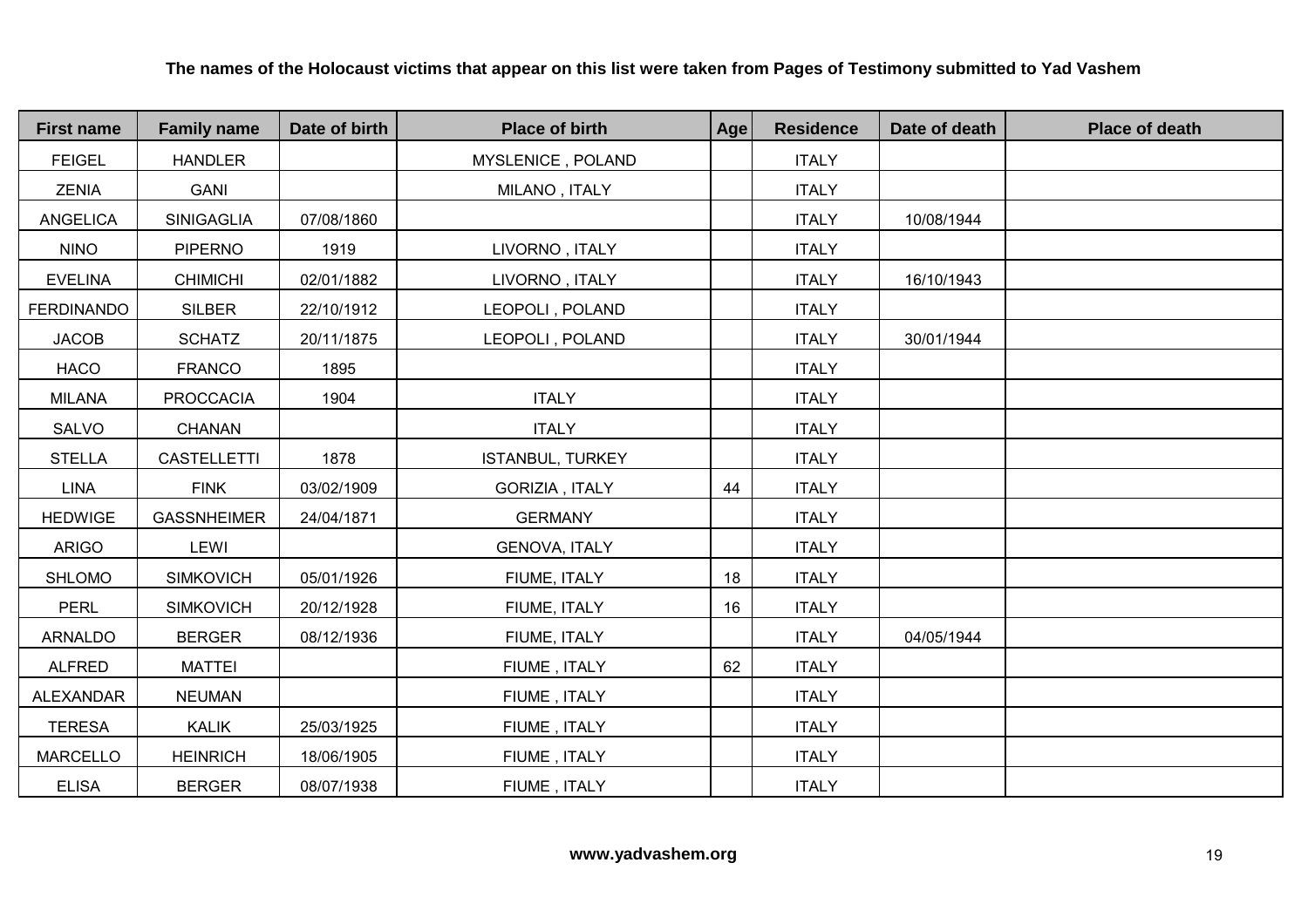**The names of the Holocaust victims that appear on this list were taken from Pages of Testimony submitted to Yad Vashem**

| <b>First name</b> | <b>Family name</b> | Date of birth | <b>Place of birth</b>  | Age             | <b>Residence</b> | Date of death | <b>Place of death</b> |
|-------------------|--------------------|---------------|------------------------|-----------------|------------------|---------------|-----------------------|
| <b>RODOLFO</b>    | LEVI               |               | FIRENZE, ITALY         | 55              | <b>ITALY</b>     |               |                       |
| <b>LUCIA</b>      | <b>VENTURA</b>     | 1915          | FIRENZE, ITALY         |                 | <b>ITALY</b>     |               |                       |
| <b>ELISA</b>      | <b>ROSSI</b>       | 10/1864       | FERRARA, ITALY         |                 | <b>ITALY</b>     | 1944          |                       |
| LEA               | <b>TENEBAUM</b>    | 11/03/1902    |                        |                 | <b>ITALY</b>     | 22/01/1944    |                       |
| <b>LUCIA</b>      | <b>FINZI</b>       | 13/11/1894    | CORREGGIO, ITALY       |                 | <b>ITALY</b>     | 08/12/1943    |                       |
| <b>DOLCE</b>      | <b>GHIRON</b>      | 1865          |                        |                 | <b>ITALY</b>     |               |                       |
| <b>AMALIA</b>     | COEN               | 1915          |                        |                 | <b>ITALY</b>     |               |                       |
| <b>FRITZ</b>      | WARSCHANER         | 1877          | <b>BERLIN, GERMANY</b> |                 | <b>ITALY</b>     | 23/12/1943    |                       |
| <b>JENNI</b>      | <b>ARON</b>        | 19/02/1906    | BELGRAD, YUGOSLAVIA    |                 | <b>ITALY</b>     |               |                       |
| <b>ALFREDO</b>    | <b>ASCOLI</b>      | 15/10/1871    | ANCONA, ITALY          | 73              | <b>ITALY</b>     |               |                       |
| ADA               | <b>VITALE</b>      |               |                        | 67              | <b>ITALY</b>     |               |                       |
| <b>CESARE</b>     | <b>PIPERNO</b>     |               |                        | 63              | <b>ITALY</b>     | 16/10/1943    |                       |
| <b>SARA</b>       | <b>TEDESCHI</b>    |               |                        | 49              | <b>ITALY</b>     |               |                       |
| CARMI             | <b>MILGVON</b>     |               |                        | 9               | <b>ITALY</b>     |               |                       |
| LUTZYA            | <b>OZMO</b>        |               |                        | 5               | <b>ITALY</b>     |               |                       |
| <b>SZARI</b>      | <b>ALBERT</b>      |               |                        | $5\overline{)}$ | <b>ITALY</b>     |               |                       |
| <b>IDA</b>        | <b>WEISKOPF</b>    |               |                        |                 | <b>ITALY</b>     |               |                       |
| <b>GIUSEPPINA</b> | VALABREGA          |               |                        |                 | <b>ITALY</b>     |               |                       |
| <b>EMMA</b>       | <b>RIETTI</b>      | 08/08/1870    |                        |                 | <b>ITALY</b>     |               |                       |
| <b>VITTORINA</b>  | <b>PUGLIESE</b>    | 30/08/1868    |                        |                 | <b>ITALY</b>     |               |                       |
| <b>ERNESTO</b>    | PIPERNO            | 24/07/1885    |                        |                 | <b>ITALY</b>     |               |                       |
| <b>JACOB</b>      | LOEW               | 1891          |                        |                 | <b>ITALY</b>     | 02/12/1943    |                       |